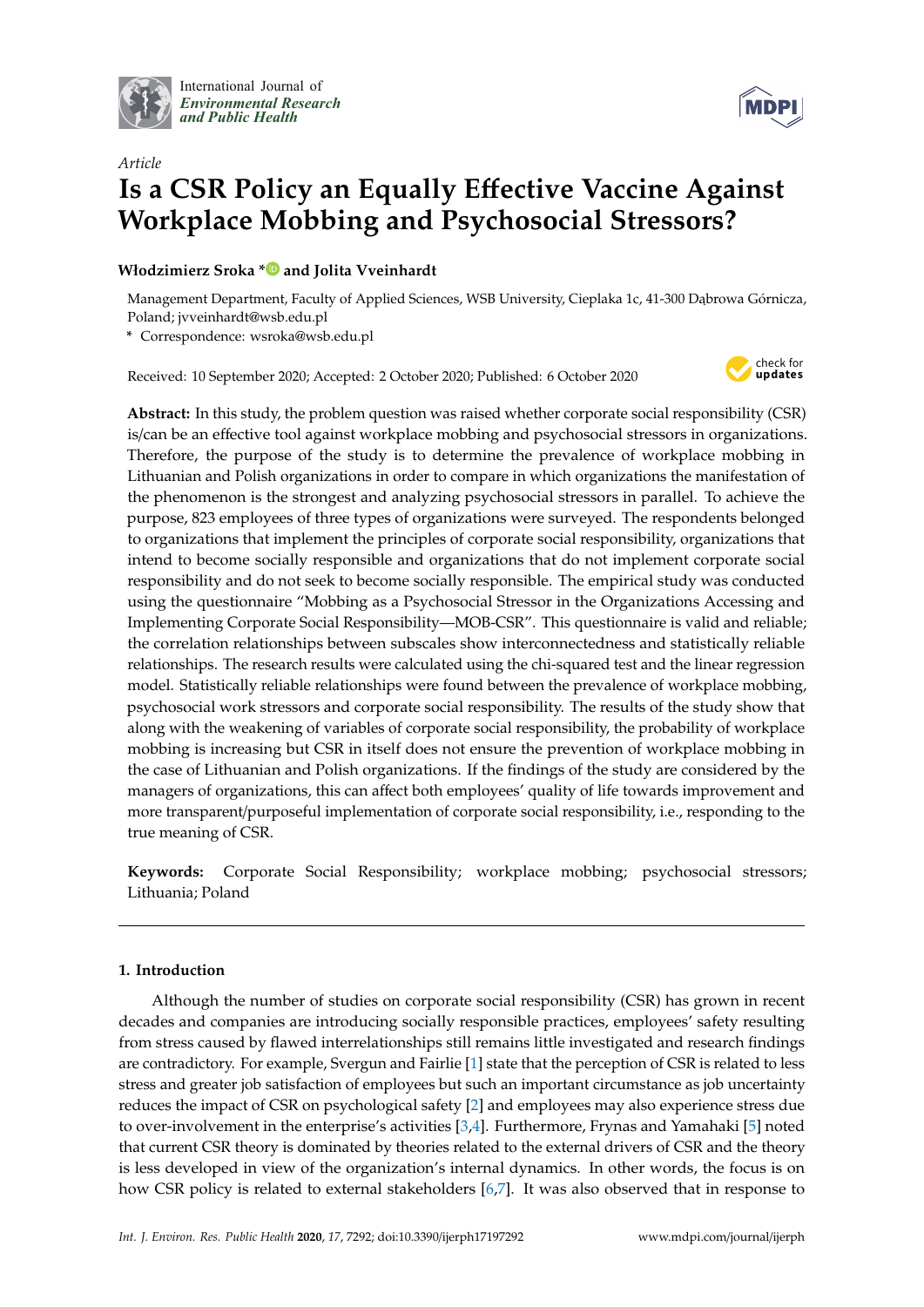external pressures, enterprises do not avoid manipulations focusing on image improvement in the public context [\[8,](#page-16-7)[9\]](#page-16-8) leaving internal processes in the background and paying much less attention to them [\[10\]](#page-16-9). This problem is especially relevant in Central and Eastern European countries where the declarative aspect overshadows the real responsibility for stakeholders [\[11](#page-16-10)[,12\]](#page-16-11).

Implementation of CSR means considerable organizational change, which is usually accompanied by certain indefiniteness, negative responses and stress [\[13,](#page-16-12)[14\]](#page-16-13). Experienced uncertainty is a major source of psychological tension during change taking place in the organization and can become a significant condition causing friction between employees and increasing the level of antisocial interpersonal conflicts [\[15](#page-16-14)[,16\]](#page-16-15). One of such factors causing extreme stress in the workplace is the unethical behavior of co-workers, manifesting itself as workplace mobbing [\[17](#page-16-16)[,18\]](#page-16-17). Baillien and Witte [\[19\]](#page-16-18) directly linked it with the change and insecurity perceived by employees. Furthermore, although in scientific research there is evidence that CSR contributes to the improvement of the well-being of employees as stakeholders, a few questions still remain unanswered; for example, how a different status of corporate social responsibility is related to consequences accompanying mobbing in different countries [\[20\]](#page-17-0). Usually, the emergence and spread of workplace mobbing is associated with individual and organizational variables (e.g., [\[17](#page-16-16)[,19](#page-16-18)[,21\]](#page-17-1)), but it is not fully clear how and what combinations of these variables affect business organizations in different countries. Therefore, the problem of this study is raised by the following questions: is CSR/can CSR be a vaccine against workplace mobbing and psychosocial stressors in organizations and how can implementation of change in social responsibility be related to deteriorated interrelationships in different countries. In turn, the purpose of this study is to identify the prevalence of workplace mobbing in Lithuanian and Polish organizations in order to compare in which organizations the manifestation of this phenomenon is the strongest and analyzing psychosocial stressors in parallel.

Our paper is structured in the following way. Section [1](#page-0-0) presents the literature review on CSR and mobbing. This is followed by the material and methods adopted in our study. In the next section we present the research findings and analyze them in detail. Finally, we conclude, presenting the limitations of the study and future directions of the research.

#### **2. Literature Review**

#### *2.1. Corporate Social Responsibility and Behavior at the Workplace*

CSR is a broad concept, which is discussed in different aspects in the literature. Although the first mention of CSR was in 1953 in the USA, in Bowen's book [\[22\]](#page-17-2) entitled "Social Responsibility of the Businessman", the concept quickly found many followers in Europe. It is visible in European Union initiatives until now. This is based on the fulfilment of commitments to shareholders and stakeholders [\[23\]](#page-17-3). Social responsibility promotes the avoidance of the imbalance emerging when commitments to some stakeholders are fulfilled at the expense of other stakeholders [\[24\]](#page-17-4). The core value of CSR is then to maintain the economic aspects of the organization while balancing the environmental and social issues. It means that the company should act as a socially responsible organization and create a positive impact on social, environmental and economic factors [\[25\]](#page-17-5). Such activities require ethical leaders. On the one hand, hiring ethical leaders may be regarded as effective strategies of ethical leadership and its maintenance in the organizations. That is, however, not enough and investing in CSR activities as well as regular communication with employees on an organization's involvement in CSR initiatives is also necessary [\[26\]](#page-17-6). These CSR activities are divided into two types. The practices that are related to the psychological and physiological well-being of the employees, their rights, equal opportunities and developmental needs are known as internal CSR [\[27](#page-17-7)[–29\]](#page-17-8). In turn, external CSR is related to environmental and social practices that help to strengthen the firm's legitimacy and reputation among its external stakeholders, e.g., volunteerism, cause-related marketing, corporate philanthropy and environmental and wildlife protection as well as the local community and consumers [\[29,](#page-17-8)[30\]](#page-17-9). Some authors also examine various psychological personal characteristics of a company's top management,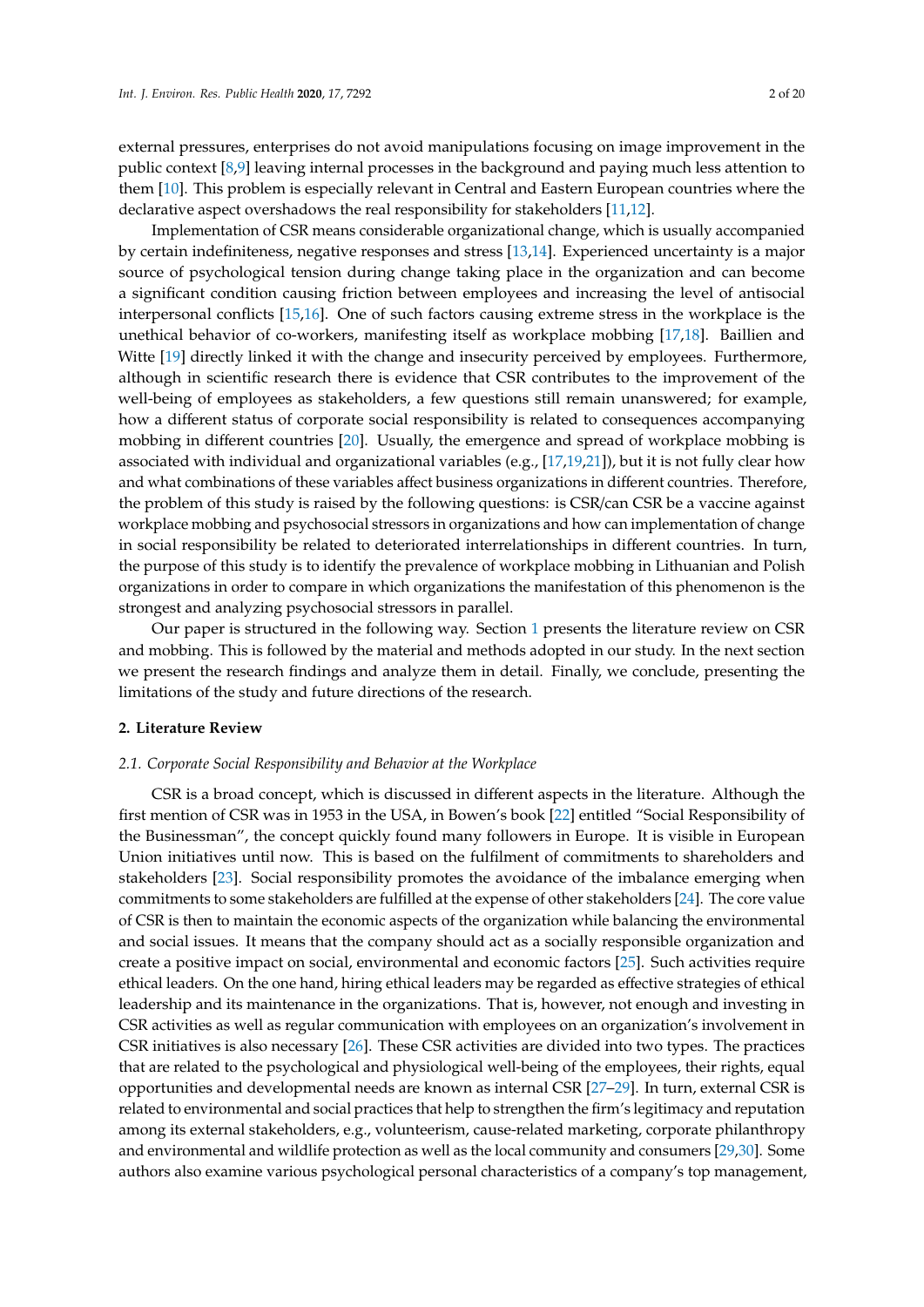such as narcissism, that may affect strategic actions and a company's performance including its internal CSR and overall CSR behavior. One of them is diverse narcissism, which is characterized by excessive self-love, self-pride and demand for excessive admiration [\[31\]](#page-17-10). For example, research conducted by Tang et al. [\[32\]](#page-17-11) on a sample of 1500 of U.S. listed firms suggested that narcissistic CEOs cared more about CSR but hubristic CEOs cared less. In turn, based on an analysis of 265 South Korean firms, Yook and Lee [\[33\]](#page-17-12) indicated that CEO narcissism promoted CSR initiatives and CSR enhanced firm value in the capital mark. Similar findings were brought from a survey carried out in Indonesia by Ernawan and Daniel [\[31\]](#page-17-10). They showed that CEO narcissism had positive effects on the corporate social responsibility disclosure. One should also note that there are studies stating that narcissistic CEOs are more likely to place greater emphasis on externally oriented CSR activities such as philanthropy and environmental and wildlife protection than on internally oriented CSR activities [\[34\]](#page-17-13). There are also researchers (e.g., Galvin et al. [\[35\]](#page-17-14)) who claim that narcissistic leaders, being more charismatic than the others, can be a source of inspiration to the employees to achieve their goals. As a result, a large number of managers and employees are convinced that they should follow the CSR movement but are not fully convinced that CSR activities will help a company's performance. However, research also shows that socially responsible actions may strengthen the identification of employees with the organization [\[36\]](#page-17-15). This is possible, inter alia, by hiring skilled employees and a reduction of risk [\[37,](#page-17-16)[38\]](#page-17-17). One stresses also that CSR can help managers to build more sustainable and value-creating strategies [\[39\]](#page-17-18). However, organizations should communicate the examples of their socially responsible actions to the employees [\[29\]](#page-17-8). Employees exposed to internal CSR are more engaged than those exposed only to external CSR practices [\[40\]](#page-17-19). However, a problem may appear when there is no balance between internal and external CSR and employees are touched by such behavior. Scheidler et al. [\[41\]](#page-17-20) claim that inconsistent CSR strategies with larger external than internal efforts increase employees' turnover intentions. The reason is that people treat it as a hypocrisy of the management. One should remember that people spend a lot of time at their work, which is important not only for the person's well-being but also for the economic development of the society. On the one hand, work provides numerous economic benefits. On the other hand, however, people face various hazards at work due to chemicals, biological and physical agents, unfavorable ergonomics, allergens, a complex web of safety hazards and numerous and varied psychosocial factors [\[42\]](#page-17-21). In other words, the experience of working is not always pleasant and a number of cases may be observed where interpersonal relationships turn into flawed practices of mobbing [\[43\]](#page-18-0). It can be stated that conflicts are practically inevitable in any organization but the management has the task to both promptly resolve them and prevent them from arising to avert psychological abuse [\[44\]](#page-18-1) as satisfactory working conditions are of a key importance for employees' psychological well-being. The reason is that they can affect to a large extent the work performance, relationships between the employees (one should remember that dysfunction of relationships between employees has a significant impact on the quality of communication between them) and the overall quality of life [\[45\]](#page-18-2). It may create conditions for the occurrence of mobbing or psychological bullying [\[46\]](#page-18-3). As confirmed by many researchers, an unhealthy organizational culture and a dysfunctional psychological climate create favorable conditions for the occurrence of mobbing [\[47–](#page-18-4)[50\]](#page-18-5).

One of the symptoms of possible mobbing occurrence is the activities taken by the companies. Without CSR activities, both internal and external ones, a business may lose potential staff, value to employees and attractiveness to the society. It has a positive impact on job satisfaction, organizational commitment and organizational loyalty [\[51\]](#page-18-6). This phenomenon conclusively demonstrates the causal relationship between CSR and business. It is obvious that organizations acting in a socially responsible manner will be less prone to mobbing and vice versa. Those in which there are no rules of CSR have the higher chance for mobbing to occur. It relates also to the other aspects of a company's activities. Furthermore, Shallcross et al. [\[52\]](#page-18-7) state that in the case of mobbing, the behavior is usually hidden in informal networks, friendships and "loyalty" and it enables the formation of powerful mechanisms of emotional abuse.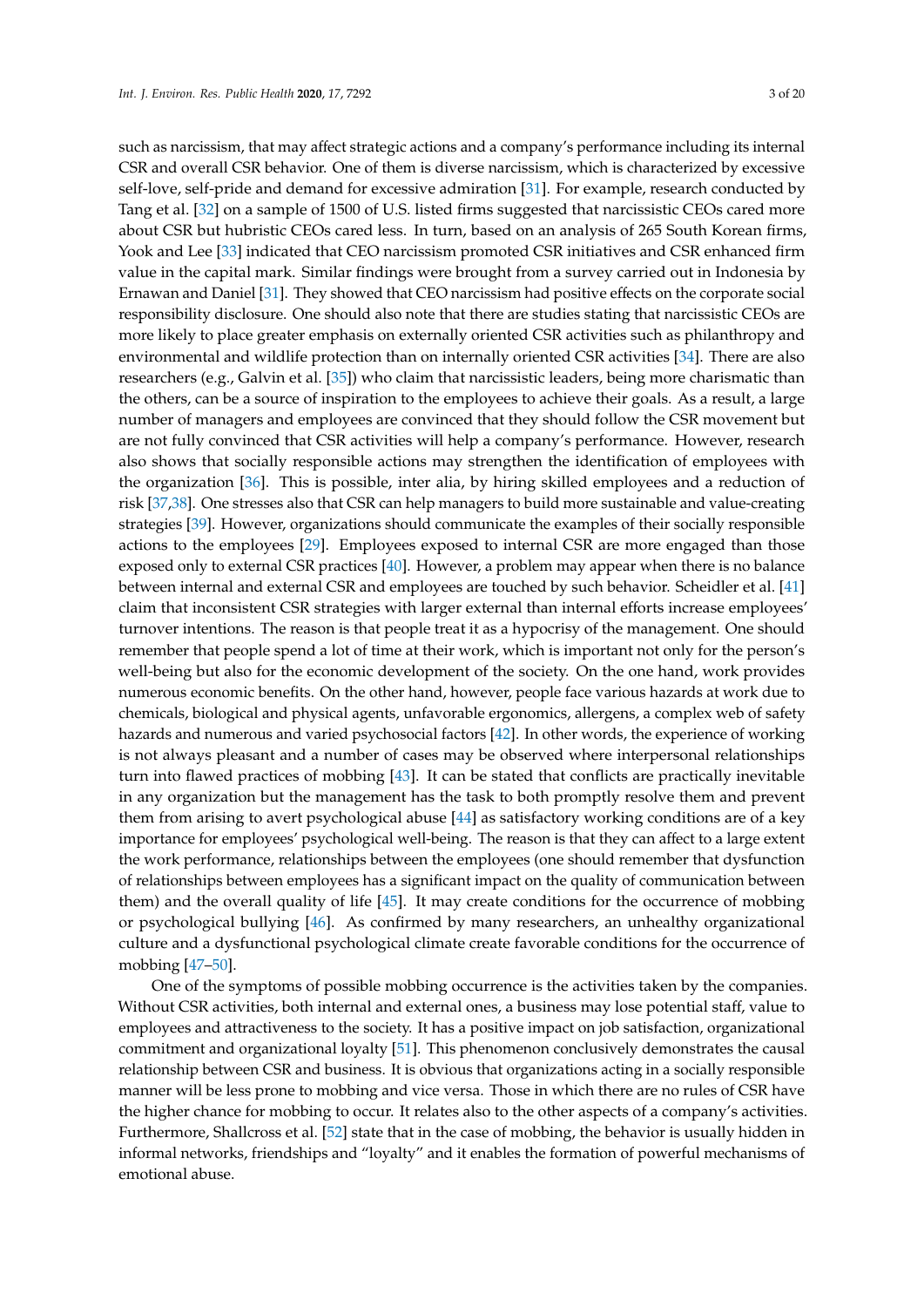Based on the above deliberations, we formulated the following hypotheses:

**H1**. *There will be fewer employees who will have experienced workplace mobbing in those organizations that have declared CSR unlike in organizations seeking and not seeking CSR status*.

**H2**. *There will be fewer employees who will have experienced workplace mobbing in those organizations that implement the CSR concept than in the organizations that do not intend to become socially responsible*.

## *2.2. Workplace Mobbing*

One has to state that a lot of research on mobbing has been conducted so far. All of these surveys analyzed the phenomenon in different aspects, concentrating on definitions, reasons, group of risks (i.e., the employees exposed to mobbing occurrence) and first of all, the consequences of this phenomenon. In general, mobbing distinguishes itself by hostile behavior recurring for a long time, which attempts to violate the person's psychological and physical integrity [\[17\]](#page-16-16). This includes a wide range of harassment actions creating an unhealthy work environment. People who experienced mobbing felt a number of negative consequences including burnout and job dissatisfaction [\[53,](#page-18-8)[54\]](#page-18-9), willingness to quit the firm [\[55](#page-18-10)[,56\]](#page-18-11) and physical problems such as insomnia and chronic fatigue [\[57\]](#page-18-12). In addition, this phenomenon increases organizational cynicism in the organization [\[58\]](#page-18-13), which can hinder the organization from reaching its goals [\[59\]](#page-18-14) as cynical employees are less loyal. It is particularly important that the solution of such problems would help prevent possible mobbing at work. Due to this fact it carries negative consequences to the victim at a psychological, social and physical level, e.g., reducing work productivity and job preoccupation [\[60\]](#page-18-15). One also indicates the labor environment and the performance of the institutions, which can also be affected [\[17\]](#page-16-16). Given these facts, the task raised for organizations is to ensure that interpersonal relationships are based on respect and become a source of satisfaction rather than stress.

We then formulated the following hypothesis:

**H3**. *Workplace mobbing and psychosocial stressors at the subscale level will be more di*ff*erent than similar*.

## *2.3. Corporate Social Responsibility, Workplace Mobbing and Psychosocial Stressors*

According to Frynas and Yamahaki [\[5\]](#page-16-4), CSR explains the resource-based view (RBV), agency and ethical theories, which are suitable for analyzing internal dynamics to enable the understanding of both corporate governance and social values in organizations. The causes and consequences of stress experienced by employees are explained by the work design theory [\[61\]](#page-18-16). In this case, two approaches are distinguished. The first, the relational perspectives approach, focuses on how work, roles and tasks are socially integrated taking into account interdependencies and interactions. The second, proactive perspective, reflects the growing importance of employees taking the initiative to foresee and create change in work performance considering the increased uncertainty and dynamism. It does not change the thesis that although there are opponents of CSR (e.g., [\[62\]](#page-18-17)), social responsibility can limit opportunities for the manifestation of mobbing, be of service to employees' well-being [\[63\]](#page-18-18) and is linked with a better climate in the organization [\[64\]](#page-18-19). It can be added that the likelihood of avoiding mobbing increases depending on how much attention organizations pay to trust and the ethics of their activities [\[45\]](#page-18-2). On the other hand, CSR standards depend on the context of the country [\[65\]](#page-18-20); it also may be referred to as the phenomenon of mobbing. Therefore, the questions arise: how much is the phenomenon of mobbing common in different countries, is it associated with the level of development and is it connected with culture and/or religion. There is no doubt that in some countries the cases of mobbing are more common. On the other hand, there are also countries where the occurrence of mobbing is rarer. However, one should add that in the case of the latter it may be the result of so called 'hidden mobbing', i.e., the phenomenon really exists in the organizations but it is difficult to observe (and thus control) [\[66\]](#page-19-0). Cultural differences (or similarities) of countries should be regarded as significant. For example, Baguena et al. [\[67\]](#page-19-1) claim that the cases of mobbing at the workplace in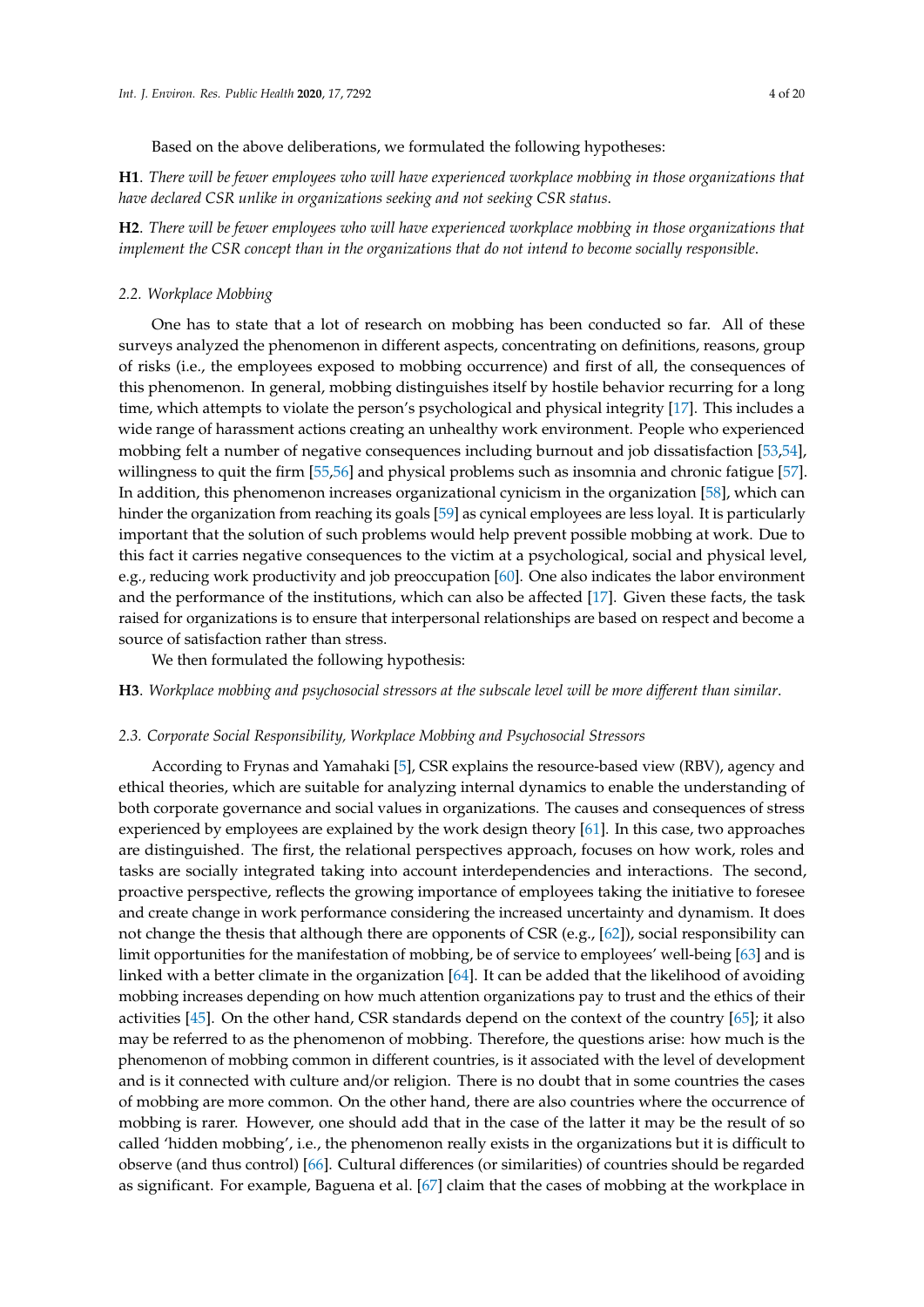different countries substantially differ. They explain further that one of the main reasons is the different methods of assessment. In other words, some behaviors would be treated as the manifestations of mobbing in some countries while in the others they would be considered as the ones being in accordance with the widely accepted standard.

The research of Ulas et al. [\[68\]](#page-19-2) amongst members of the Medical Faculty of Dokuz Eylul University showed that 71% of the respondents were touched by mobbing behavior. In addition, nurses had experienced such behavior more often than doctors. These findings were in line with other research conducted at the Medical Faculty of Gazi University [\[69\]](#page-19-3), which showed the prevalence of physical violence, verbal violence and mobbing. As a result, the majority of victims of mobbing wanted to change their work. Only less than 25% of the victims reported no incidents of mobbing. Tatar and Yuksel's research [\[70\]](#page-19-4), which analyzed patients at the Istanbul Faculty of Medicine, Istanbul University, brought similar results. According to them, mobbing was identified in 130 out of 300 patients who claimed to have been subjected to trauma at the workplace (43.3%). The cases presented showed the phenomenon of mobbing in one selected country only (an emerging economy), so let us analyze other, more developed countries too. Analysis of the literature shows that developed countries face the same problems with mobbing (Table [1\)](#page-6-0).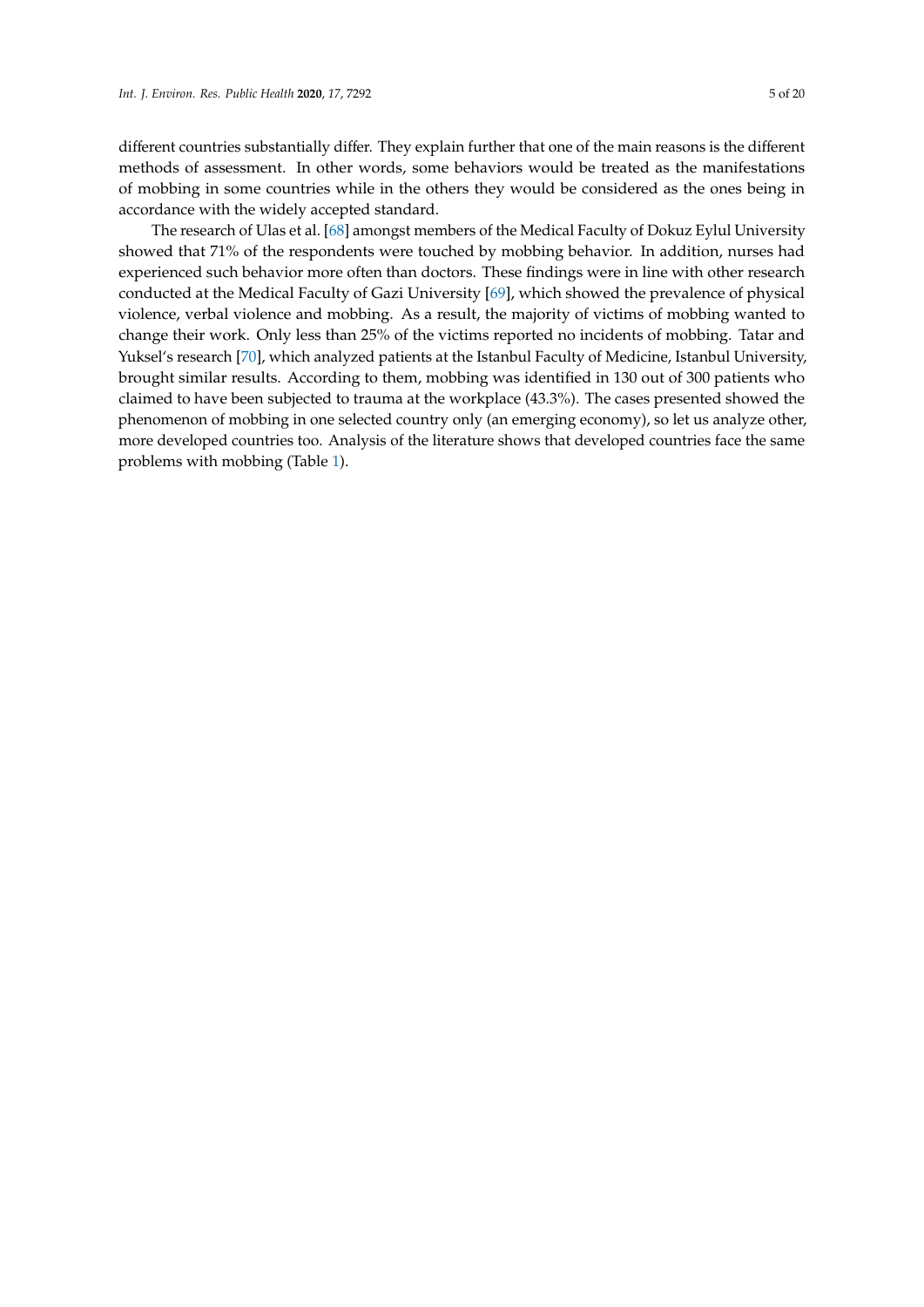| <b>Authors</b>                | <b>Research Sample</b>                                                                                                                       | Aim of the Research                                                                                                                                                        | <b>Type of Research</b> | Findings                                                                                                                                                                                                                                                                                                                                                                                                                              |
|-------------------------------|----------------------------------------------------------------------------------------------------------------------------------------------|----------------------------------------------------------------------------------------------------------------------------------------------------------------------------|-------------------------|---------------------------------------------------------------------------------------------------------------------------------------------------------------------------------------------------------------------------------------------------------------------------------------------------------------------------------------------------------------------------------------------------------------------------------------|
| Meseguer de Pedro et al. [71] | 396 Spanish workers from an agro fruit<br>sector in the region of Murcia                                                                     | Analysis of the different<br>consequences of the<br>phenomenon of mobbing on the<br>health of the employees                                                                | Ouestionnaire<br>survey | A strong link between mobbing and<br>experienced psychosomatic symptoms was<br>also found but the effect on absenteeism was<br>not significant.                                                                                                                                                                                                                                                                                       |
| Motlova and Lemrova [72]      | 496 employees of the health care<br>facilities in the Czech Republic                                                                         | Analysis of mobbing in the<br>workplace                                                                                                                                    | Ouestionnaire<br>survey | 33% of respondents often or always perceived<br>at least one type of mobbing, mostly gossip,<br>humiliation and accusations. The most<br>common reactions of victims were feelings of<br>sadness, stress and worry. There was no<br>difference in the frequency of hostile behavior<br>in public and private facilities. In addition,<br>there was no association with age or time<br>effects in health and the health care facility. |
| Mulder et al. [73]            | 161 Dutch regional government<br>employees                                                                                                   | Analysis of victims' perceived<br>responsibility and bystanders'<br>anticipated risk of being<br>victimized themselves                                                     | Ouestionnaire<br>survey | "In the strong (vs. weak) responsibility<br>condition, women reported less sympathy and<br>more anger and men only more anger, which<br>resulted in lower intention" (p. 304) to help.<br>In addition, a positive effect of the<br>responsibility on men's intentions to help was<br>identified. Together, men demonstrated greater<br>anger; while women, fear.                                                                      |
| Cakirpaloglu et al. [74]      | 1757 employees from the state and the<br>private sector in Czech Republic                                                                    | Description and analysis of the<br>psychological occurrence,<br>modes of expression and the<br>most common psychological<br>effects in employment in the<br>Czech Republic | Questionnaire<br>survey | 16.3 % of a prevalence of mobbing within<br>selected regions of the Czech Republic. Victims<br>"suffering from various mental health<br>problems, especially anxiety and<br>depression" $(p. 66)$ .                                                                                                                                                                                                                                   |
| Figueiredo-Ferraz et al. [75] | 372 Spanish employees working with<br>people with intellectual disabilities at 61<br>job centers in the Valencian community                  | Analysis of the influence of<br>mobbing on depressive<br>symptoms in a sample of<br>employees working with people<br>with intellectual disabilities (ID)                   | Longitudinal<br>study   | Employees who experienced attacks at least<br>once a week and that lasted at least six months<br>had more depressive syndromes unlike those<br>who were abused for a shorter period of time<br>or less than once a week.                                                                                                                                                                                                              |
| Stanisławska et al. [76]      | 418 Polish employees representing civil<br>court officials (30.86%), the healthcare<br>sector (49.76%) and supermarket chains<br>$(19.38\%)$ |                                                                                                                                                                            | Ouestionnaire<br>survey | The highest intensity of mobbing was found<br>among supermarket employees and health<br>care professionals (in the latter case, the higher<br>intensity was related to longer seniority).<br>Meanwhile, the lowest intensity of mobbing<br>was found among court employees.                                                                                                                                                           |

# **Table 1.** Research on mobbing in developed countries—literature review.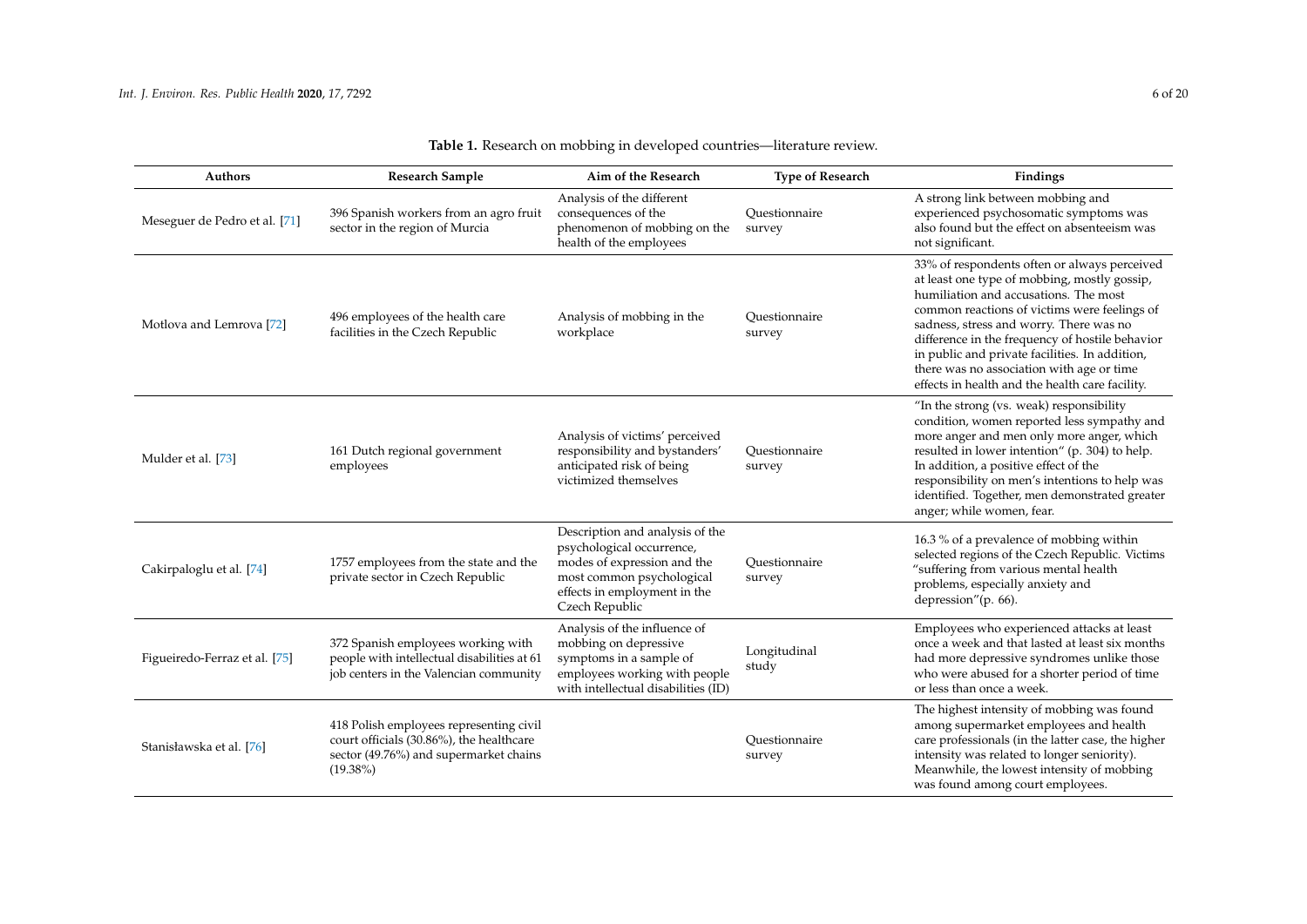<span id="page-6-0"></span>

| <b>Authors</b>              | <b>Research Sample</b>                                | Aim of the Research                                                                                                                                                                      | <b>Type of Research</b> | Findings                                                                                                                                                                                                                                                                                                                                                                                                                                                 |
|-----------------------------|-------------------------------------------------------|------------------------------------------------------------------------------------------------------------------------------------------------------------------------------------------|-------------------------|----------------------------------------------------------------------------------------------------------------------------------------------------------------------------------------------------------------------------------------------------------------------------------------------------------------------------------------------------------------------------------------------------------------------------------------------------------|
| Giaccone and di Nunzi [77]  | EU member states                                      | Prevalence of mobbing in EU<br>member states                                                                                                                                             | Ouestionnaire<br>survey | The EU 28 average is 14%; i.e., such a share of<br>employees report that they have experienced<br>mobbing at the workplace. Mobbing<br>experiences in the Baltic, Central, Western and<br>Nordic countries exceed the EU average (in<br>Austria, the Czech Republic and Finland<br>mobbing was experienced by over 20% of<br>employees). Meanwhile, in Croatia, mobbing<br>was experienced by 12% of employees; in<br>Cyprus, by 6%.                     |
| da Silva and Portelada [17] | 3227 nurses from health institutions in<br>Portugal   | Assessment of the existence.<br>frequency and intensity of<br>mobbing within the Portuguese<br>nurse population and its impact<br>on their well-being and<br>interpersonal relationships | Ouestionnaire<br>survey | On average, every nurse undergoes 11<br>aggression conducts in their main place of<br>work. The types of aggression included<br>communication blockage and being<br>discredited at work. "Almost half of the<br>victims claim to have had health problems as a<br>result of having suffered mobbing"(p. 2797).                                                                                                                                           |
| Goralewska-Slonska [78]     | 180 Polish students (both full-time and<br>part-time) | Determination of the<br>relationship of experiencing<br>mobbing with psychological<br>gender dimensions and<br>occupational burnout                                                      | Ouestionnaire<br>survey | Research has identified the link between<br>mobbing experiences and occupational<br>burnout. It was also "revealed that there was<br>no connection between the experience of<br>mobbing and the psychological gender<br>dimension-femininity, while it was noticed<br>that at the level of statistical tendency, there<br>was the relationship between the experience of<br>mobbing and the psychological gender<br>dimension—masculinity" (p. 168-167). |

## **Table 1.** *Cont.*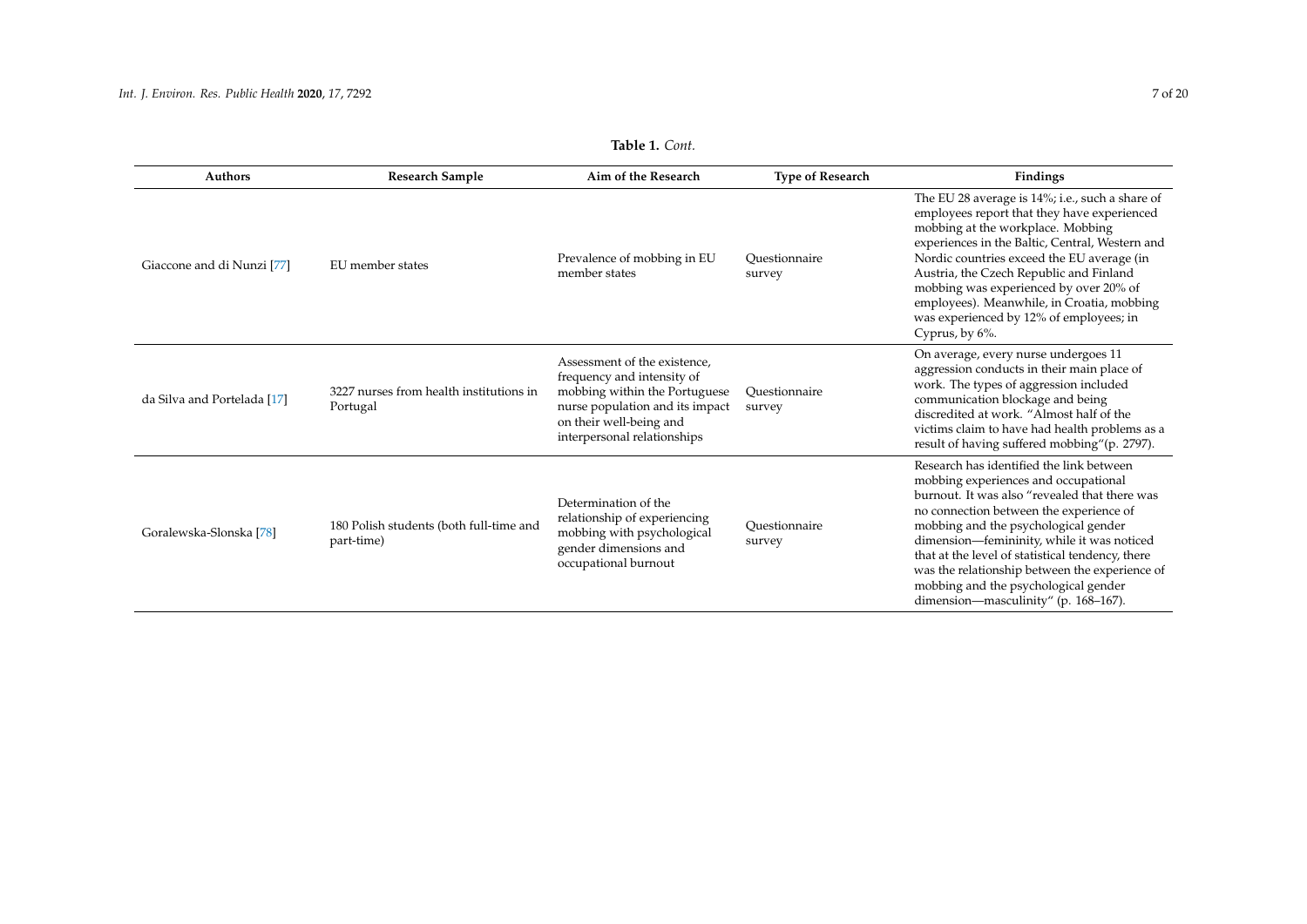Those results confirm that joint history and heritage as well as sectors may also be regarded as the important factors when analyzing the likelihood of the occurrence of mobbing in different countries. It means that the similarity of the findings on mobbing may be expected in the countries linked together by the same (or similar) historical heritage; for example, Poland and the Czech Republic or Spain and Portugal. In case of the same countries, it was observed to a higher extent (see [\[73\]](#page-19-12)). Although Poland and Lithuania are neighboring countries with close historical and cultural links, there are a number of differences in social, economic policy and corporate governance, which can affect the manifestation of CSR. However, it is likely that the variables affecting the emergence of workplace mobbing may coincide.

Some authors have also analyzed the role of mobbing in the relationship between psychosocial stressors and their consequences. It was stated, inter alia, that mobbing actions have played a mediator role between (a) job demands and the symptoms of post-traumatic stress disorder [\[79\]](#page-19-13), (b) tension at work and the symptoms of depression and sleep disturbances [\[80\]](#page-19-14), (c) organizational climate and psychological health [\[81\]](#page-19-15) and (d) social support and physical symptoms [\[82\]](#page-19-16).

Based on those, we formulated the following hypotheses:

**H4**. *The attitude to individual aspects of CSR in Poland and Lithuania will be more di*ff*erent than similar*.

**H5**. *The variables a*ff*ecting workplace mobbing experiences in Poland and Lithuania will coincide*.

**H6**. *CSR variables a*ff*ecting the decrease of workplace mobbing in the two countries will di*ff*er*.

## **3. Materials and Methods**

#### *3.1. Sample*

Conducting the study, a questionnaire survey was organized, which involved 823 employees of Lithuanian (*n* = 410) and Polish (*n* = 413) organizations. To achieve the purpose of the study, employees of three types of Lithuanian and Polish organizations participated in the survey; i.e., organizations that implemented the principles of corporate social responsibility, organizations that intended to become socially responsible and organizations that did not implement corporate social responsibility (CSR) and did not seek to become CSR. Characteristics of the research sample are presented in Table [2.](#page-9-0) Its analysis allows us to state that the representativeness of the sample was maintained.

|                                                 | Lithuania                                 |          | Poland   |          | Total    |       |
|-------------------------------------------------|-------------------------------------------|----------|----------|----------|----------|-------|
|                                                 | Quantity                                  | $\%$     | Quantity | $\%$     | Quantity | $\%$  |
|                                                 | Status of the organization                |          |          |          |          |       |
| Private sector                                  | 197                                       | $48.0\%$ | 204      | $49.4\%$ | 401      | 48.7% |
| Public sector                                   | 213                                       | 52.0%    | 209      | 50.6%    | 422      | 51.3% |
| Total                                           | 410                                       | 49.8%    | 413      | 5022%    | 823      | 100%  |
|                                                 | Social responsibility of the organization |          |          |          |          |       |
| Seeks to become socially responsible            | 93                                        | 22.7%    | 153      | 37.0%    | 246      | 29.9% |
| Is socially responsible                         | 244                                       | 59.5%    | 174      | $42.1\%$ | 418      | 50.8% |
| Does not seek to become socially<br>responsible | 73                                        | $17.8\%$ | 86       | $20.9\%$ | 159      | 19.3% |
| Total                                           | 410                                       | 49.8%    | 413      | $50.2\%$ | 823      | 100%  |
|                                                 | Gender                                    |          |          |          |          |       |
| Male                                            | 154                                       | 37.6%    | 215      | $52.1\%$ | 369      | 44.8% |
| Female                                          | 256                                       | 62.4%    | 198      | 47.9%    | 454      | 55.2% |
| Total                                           | 410                                       | 49.8%    | 413      | $50.2\%$ | 823      | 100%  |

| Table 2. Characteristics of the research sample. |
|--------------------------------------------------|
|--------------------------------------------------|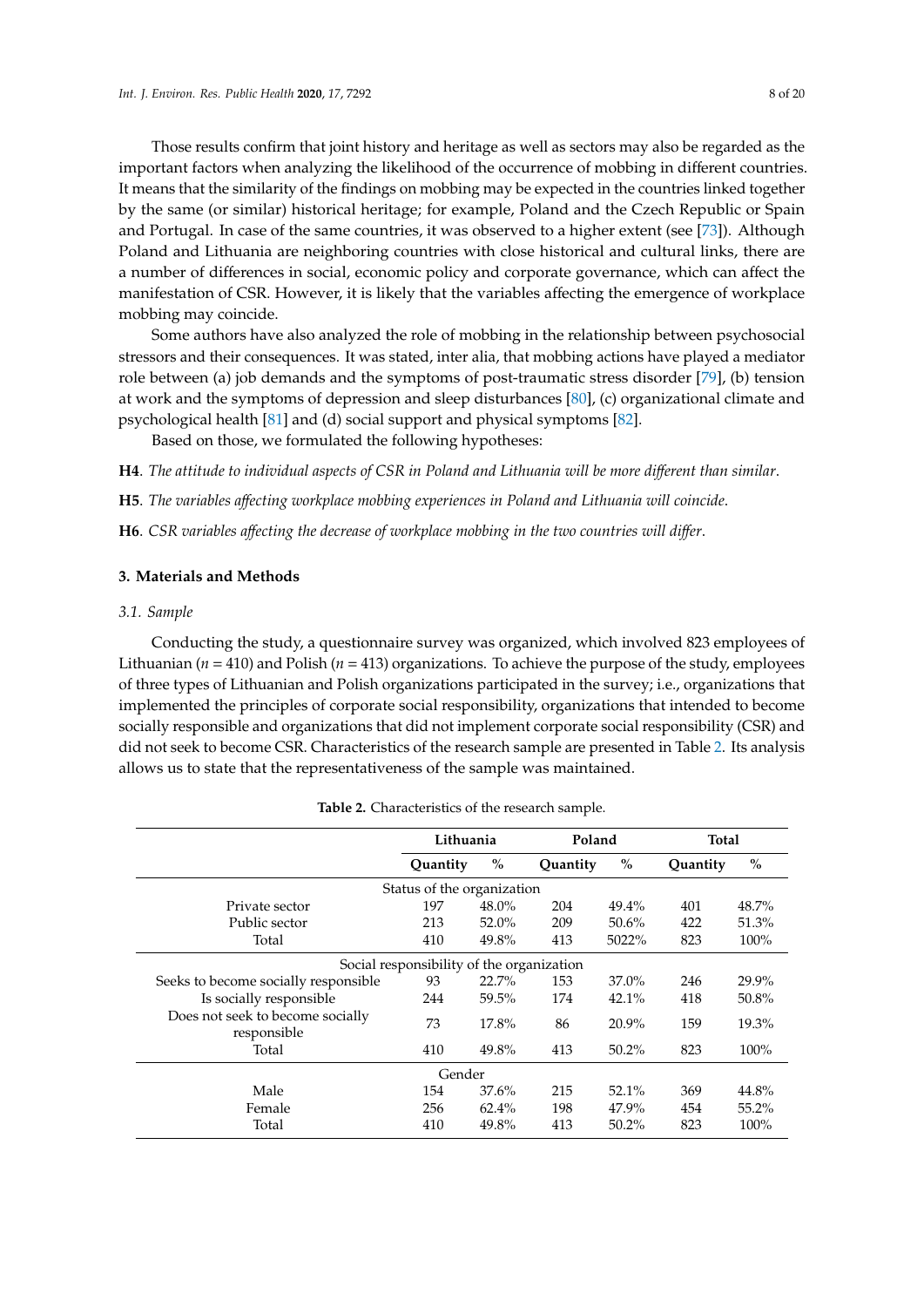| $\%$<br>$\%$<br>Quantity<br>Quantity<br>Quantity<br>Age<br>46.3%<br>190<br>55<br>13.3%<br>245<br>$18-25$ years<br>16.5%<br>130<br>$26 - 30$ years<br>62<br>15.1%<br>68<br>9.5%<br>39<br>15.0%<br>101<br>31-35 years<br>62<br>6.1%<br>85<br>110<br>36-40 years<br>25<br>20.5%<br>29<br>7.1%<br>78<br>18.9%<br>$107\,$<br>41-45 years<br>27<br>6.6%<br>37<br>$9.0\%$<br>46-50 years<br>64<br>27<br>6.6%<br>21<br>5.1%<br>$\rm 48$<br>51-60 years<br>11<br>2.7%<br>7<br>1.7%<br>$18\,$<br>Over 61 years<br>49.8%<br>50.2%<br>823<br>Total<br>410<br>413<br>Education<br>Higher university (Bachelor: university,<br>208<br>50.7%<br>112<br>27.1%<br>320<br>institute, academy)<br>Higher non-university (professional<br>80<br>19.5%<br>55<br>13.3%<br>135<br>Bachelor: college)<br>Unfinished higher educational<br>58<br>$8.7\%$<br>14.1%<br>36<br>94<br>institution<br>4.6%<br>19<br>43<br>10.4%<br>62<br>Upper secondary<br>Vocational<br>19.1%<br>97<br>18<br>4.4%<br>79<br>79<br>Secondary<br>25<br>6.1%<br>19.1%<br>104<br>$\overline{2}$<br>0.6%<br>9<br>2.3%<br>$11\,$<br>Primary<br>410<br>49.8%<br>823<br>Total<br>413<br>50.2%<br>Seniority at the organization<br>5.3%<br>$80\,$<br>14.1%<br>22<br>Up to 1 year<br>58<br>73<br>17.7%<br>From 1 to 3 years<br>103<br>25.1%<br>176<br>$74\,$<br>From 4 to 7 years<br>83<br>20.2%<br>17.9%<br>157 | <b>Total</b> |  |
|----------------------------------------------------------------------------------------------------------------------------------------------------------------------------------------------------------------------------------------------------------------------------------------------------------------------------------------------------------------------------------------------------------------------------------------------------------------------------------------------------------------------------------------------------------------------------------------------------------------------------------------------------------------------------------------------------------------------------------------------------------------------------------------------------------------------------------------------------------------------------------------------------------------------------------------------------------------------------------------------------------------------------------------------------------------------------------------------------------------------------------------------------------------------------------------------------------------------------------------------------------------------------------------------------------------------------------------------------------|--------------|--|
|                                                                                                                                                                                                                                                                                                                                                                                                                                                                                                                                                                                                                                                                                                                                                                                                                                                                                                                                                                                                                                                                                                                                                                                                                                                                                                                                                          | $\%$         |  |
|                                                                                                                                                                                                                                                                                                                                                                                                                                                                                                                                                                                                                                                                                                                                                                                                                                                                                                                                                                                                                                                                                                                                                                                                                                                                                                                                                          |              |  |
|                                                                                                                                                                                                                                                                                                                                                                                                                                                                                                                                                                                                                                                                                                                                                                                                                                                                                                                                                                                                                                                                                                                                                                                                                                                                                                                                                          | 29.7%        |  |
|                                                                                                                                                                                                                                                                                                                                                                                                                                                                                                                                                                                                                                                                                                                                                                                                                                                                                                                                                                                                                                                                                                                                                                                                                                                                                                                                                          | 15.8%        |  |
|                                                                                                                                                                                                                                                                                                                                                                                                                                                                                                                                                                                                                                                                                                                                                                                                                                                                                                                                                                                                                                                                                                                                                                                                                                                                                                                                                          | 12.3%        |  |
|                                                                                                                                                                                                                                                                                                                                                                                                                                                                                                                                                                                                                                                                                                                                                                                                                                                                                                                                                                                                                                                                                                                                                                                                                                                                                                                                                          | 13.4%        |  |
|                                                                                                                                                                                                                                                                                                                                                                                                                                                                                                                                                                                                                                                                                                                                                                                                                                                                                                                                                                                                                                                                                                                                                                                                                                                                                                                                                          | 13.0%        |  |
|                                                                                                                                                                                                                                                                                                                                                                                                                                                                                                                                                                                                                                                                                                                                                                                                                                                                                                                                                                                                                                                                                                                                                                                                                                                                                                                                                          | $7.8\%$      |  |
|                                                                                                                                                                                                                                                                                                                                                                                                                                                                                                                                                                                                                                                                                                                                                                                                                                                                                                                                                                                                                                                                                                                                                                                                                                                                                                                                                          | $5.8\%$      |  |
|                                                                                                                                                                                                                                                                                                                                                                                                                                                                                                                                                                                                                                                                                                                                                                                                                                                                                                                                                                                                                                                                                                                                                                                                                                                                                                                                                          | 2.2%         |  |
|                                                                                                                                                                                                                                                                                                                                                                                                                                                                                                                                                                                                                                                                                                                                                                                                                                                                                                                                                                                                                                                                                                                                                                                                                                                                                                                                                          | 100%         |  |
|                                                                                                                                                                                                                                                                                                                                                                                                                                                                                                                                                                                                                                                                                                                                                                                                                                                                                                                                                                                                                                                                                                                                                                                                                                                                                                                                                          |              |  |
|                                                                                                                                                                                                                                                                                                                                                                                                                                                                                                                                                                                                                                                                                                                                                                                                                                                                                                                                                                                                                                                                                                                                                                                                                                                                                                                                                          |              |  |
|                                                                                                                                                                                                                                                                                                                                                                                                                                                                                                                                                                                                                                                                                                                                                                                                                                                                                                                                                                                                                                                                                                                                                                                                                                                                                                                                                          | 38.9%        |  |
|                                                                                                                                                                                                                                                                                                                                                                                                                                                                                                                                                                                                                                                                                                                                                                                                                                                                                                                                                                                                                                                                                                                                                                                                                                                                                                                                                          | 16.4%        |  |
|                                                                                                                                                                                                                                                                                                                                                                                                                                                                                                                                                                                                                                                                                                                                                                                                                                                                                                                                                                                                                                                                                                                                                                                                                                                                                                                                                          |              |  |
|                                                                                                                                                                                                                                                                                                                                                                                                                                                                                                                                                                                                                                                                                                                                                                                                                                                                                                                                                                                                                                                                                                                                                                                                                                                                                                                                                          | 11.4%        |  |
|                                                                                                                                                                                                                                                                                                                                                                                                                                                                                                                                                                                                                                                                                                                                                                                                                                                                                                                                                                                                                                                                                                                                                                                                                                                                                                                                                          |              |  |
|                                                                                                                                                                                                                                                                                                                                                                                                                                                                                                                                                                                                                                                                                                                                                                                                                                                                                                                                                                                                                                                                                                                                                                                                                                                                                                                                                          | 7.5%         |  |
|                                                                                                                                                                                                                                                                                                                                                                                                                                                                                                                                                                                                                                                                                                                                                                                                                                                                                                                                                                                                                                                                                                                                                                                                                                                                                                                                                          | 11.8%        |  |
|                                                                                                                                                                                                                                                                                                                                                                                                                                                                                                                                                                                                                                                                                                                                                                                                                                                                                                                                                                                                                                                                                                                                                                                                                                                                                                                                                          | 12.6%        |  |
|                                                                                                                                                                                                                                                                                                                                                                                                                                                                                                                                                                                                                                                                                                                                                                                                                                                                                                                                                                                                                                                                                                                                                                                                                                                                                                                                                          | $1.4\%$      |  |
|                                                                                                                                                                                                                                                                                                                                                                                                                                                                                                                                                                                                                                                                                                                                                                                                                                                                                                                                                                                                                                                                                                                                                                                                                                                                                                                                                          | 100%         |  |
|                                                                                                                                                                                                                                                                                                                                                                                                                                                                                                                                                                                                                                                                                                                                                                                                                                                                                                                                                                                                                                                                                                                                                                                                                                                                                                                                                          |              |  |
|                                                                                                                                                                                                                                                                                                                                                                                                                                                                                                                                                                                                                                                                                                                                                                                                                                                                                                                                                                                                                                                                                                                                                                                                                                                                                                                                                          | 9.7%         |  |
|                                                                                                                                                                                                                                                                                                                                                                                                                                                                                                                                                                                                                                                                                                                                                                                                                                                                                                                                                                                                                                                                                                                                                                                                                                                                                                                                                          | 21.4%        |  |
|                                                                                                                                                                                                                                                                                                                                                                                                                                                                                                                                                                                                                                                                                                                                                                                                                                                                                                                                                                                                                                                                                                                                                                                                                                                                                                                                                          | 19.1%        |  |
| 35<br>8.6%<br>61<br>From 8 to 10 years<br>14.8%<br>96                                                                                                                                                                                                                                                                                                                                                                                                                                                                                                                                                                                                                                                                                                                                                                                                                                                                                                                                                                                                                                                                                                                                                                                                                                                                                                    | 11.7%        |  |
| 9.0%<br>97<br>From 11 to 15 years<br>37<br>60<br>14.5%                                                                                                                                                                                                                                                                                                                                                                                                                                                                                                                                                                                                                                                                                                                                                                                                                                                                                                                                                                                                                                                                                                                                                                                                                                                                                                   | 11.8%        |  |
| From 16 to 20 years<br>34<br>8.4%<br>61<br>14.8%<br>95                                                                                                                                                                                                                                                                                                                                                                                                                                                                                                                                                                                                                                                                                                                                                                                                                                                                                                                                                                                                                                                                                                                                                                                                                                                                                                   | 11.5%        |  |
| 62<br>122<br>60<br>14.6%<br>15.0%                                                                                                                                                                                                                                                                                                                                                                                                                                                                                                                                                                                                                                                                                                                                                                                                                                                                                                                                                                                                                                                                                                                                                                                                                                                                                                                        | 14.8%        |  |
| From 21 years and more<br>823<br>410<br>49.8%<br>413<br>50.2%<br>Total                                                                                                                                                                                                                                                                                                                                                                                                                                                                                                                                                                                                                                                                                                                                                                                                                                                                                                                                                                                                                                                                                                                                                                                                                                                                                   | 100%         |  |
|                                                                                                                                                                                                                                                                                                                                                                                                                                                                                                                                                                                                                                                                                                                                                                                                                                                                                                                                                                                                                                                                                                                                                                                                                                                                                                                                                          |              |  |
| Status of employee                                                                                                                                                                                                                                                                                                                                                                                                                                                                                                                                                                                                                                                                                                                                                                                                                                                                                                                                                                                                                                                                                                                                                                                                                                                                                                                                       |              |  |
| 3.7%<br>9.9%<br>56<br>Top level manager<br>15<br>41                                                                                                                                                                                                                                                                                                                                                                                                                                                                                                                                                                                                                                                                                                                                                                                                                                                                                                                                                                                                                                                                                                                                                                                                                                                                                                      | 6.8%         |  |
| 13.9%<br>Middle level manager<br>57<br>46<br>11.1%<br>103                                                                                                                                                                                                                                                                                                                                                                                                                                                                                                                                                                                                                                                                                                                                                                                                                                                                                                                                                                                                                                                                                                                                                                                                                                                                                                | 12.5%        |  |
| 42<br>8.3%<br>10.2%<br>34<br>76<br>Low level manager                                                                                                                                                                                                                                                                                                                                                                                                                                                                                                                                                                                                                                                                                                                                                                                                                                                                                                                                                                                                                                                                                                                                                                                                                                                                                                     | 9.3%         |  |
| Ordinary employee (does not have<br>262<br>63.9%<br>176<br>42.6%<br>438<br>employees)                                                                                                                                                                                                                                                                                                                                                                                                                                                                                                                                                                                                                                                                                                                                                                                                                                                                                                                                                                                                                                                                                                                                                                                                                                                                    | 53.2%        |  |
| 34<br>8.3%<br>Worker<br>116<br>28.1%<br>150                                                                                                                                                                                                                                                                                                                                                                                                                                                                                                                                                                                                                                                                                                                                                                                                                                                                                                                                                                                                                                                                                                                                                                                                                                                                                                              | 18.2%        |  |
| 410<br>49.8%<br>$50.2\%$<br>823<br>Total<br>413                                                                                                                                                                                                                                                                                                                                                                                                                                                                                                                                                                                                                                                                                                                                                                                                                                                                                                                                                                                                                                                                                                                                                                                                                                                                                                          | $100\%$      |  |
| Job specifics                                                                                                                                                                                                                                                                                                                                                                                                                                                                                                                                                                                                                                                                                                                                                                                                                                                                                                                                                                                                                                                                                                                                                                                                                                                                                                                                            |              |  |
| Provision of services, I directly                                                                                                                                                                                                                                                                                                                                                                                                                                                                                                                                                                                                                                                                                                                                                                                                                                                                                                                                                                                                                                                                                                                                                                                                                                                                                                                        |              |  |
| 310<br>75.6%<br>242<br>58.6%<br>552<br>communicate with customers, interested                                                                                                                                                                                                                                                                                                                                                                                                                                                                                                                                                                                                                                                                                                                                                                                                                                                                                                                                                                                                                                                                                                                                                                                                                                                                            | 67.1%        |  |
| persons                                                                                                                                                                                                                                                                                                                                                                                                                                                                                                                                                                                                                                                                                                                                                                                                                                                                                                                                                                                                                                                                                                                                                                                                                                                                                                                                                  |              |  |
| I do technical, physical work<br>100<br>24.4%<br>171<br>271<br>41.4%                                                                                                                                                                                                                                                                                                                                                                                                                                                                                                                                                                                                                                                                                                                                                                                                                                                                                                                                                                                                                                                                                                                                                                                                                                                                                     | 32.9%        |  |
| 49.8%<br>Total<br>410<br>413<br>50.2%<br>823                                                                                                                                                                                                                                                                                                                                                                                                                                                                                                                                                                                                                                                                                                                                                                                                                                                                                                                                                                                                                                                                                                                                                                                                                                                                                                             | 100%         |  |
| Size of the organization                                                                                                                                                                                                                                                                                                                                                                                                                                                                                                                                                                                                                                                                                                                                                                                                                                                                                                                                                                                                                                                                                                                                                                                                                                                                                                                                 |              |  |
| 20.7%<br>$87\,$<br>85<br>21.1%<br>172<br>Very small (up to 10 employees)                                                                                                                                                                                                                                                                                                                                                                                                                                                                                                                                                                                                                                                                                                                                                                                                                                                                                                                                                                                                                                                                                                                                                                                                                                                                                 | 20.9%        |  |
| 39.3%<br>Small (more than 10 but less than 50)<br>161<br>133<br>32.2%<br>294                                                                                                                                                                                                                                                                                                                                                                                                                                                                                                                                                                                                                                                                                                                                                                                                                                                                                                                                                                                                                                                                                                                                                                                                                                                                             | 35.7%        |  |
| Medium sized (from 50 to 250                                                                                                                                                                                                                                                                                                                                                                                                                                                                                                                                                                                                                                                                                                                                                                                                                                                                                                                                                                                                                                                                                                                                                                                                                                                                                                                             |              |  |
| 100<br>24.4%<br>122<br>29.5%<br>222<br>employees)                                                                                                                                                                                                                                                                                                                                                                                                                                                                                                                                                                                                                                                                                                                                                                                                                                                                                                                                                                                                                                                                                                                                                                                                                                                                                                        | 27.0%        |  |
| Large (over 250 employees)<br>64<br>15.6%<br>71<br>17.2%<br>135                                                                                                                                                                                                                                                                                                                                                                                                                                                                                                                                                                                                                                                                                                                                                                                                                                                                                                                                                                                                                                                                                                                                                                                                                                                                                          |              |  |
| 413<br>823<br>Total<br>410<br>49.8%<br>50.2%                                                                                                                                                                                                                                                                                                                                                                                                                                                                                                                                                                                                                                                                                                                                                                                                                                                                                                                                                                                                                                                                                                                                                                                                                                                                                                             | 16.4%        |  |

**Table 2.** *Cont.*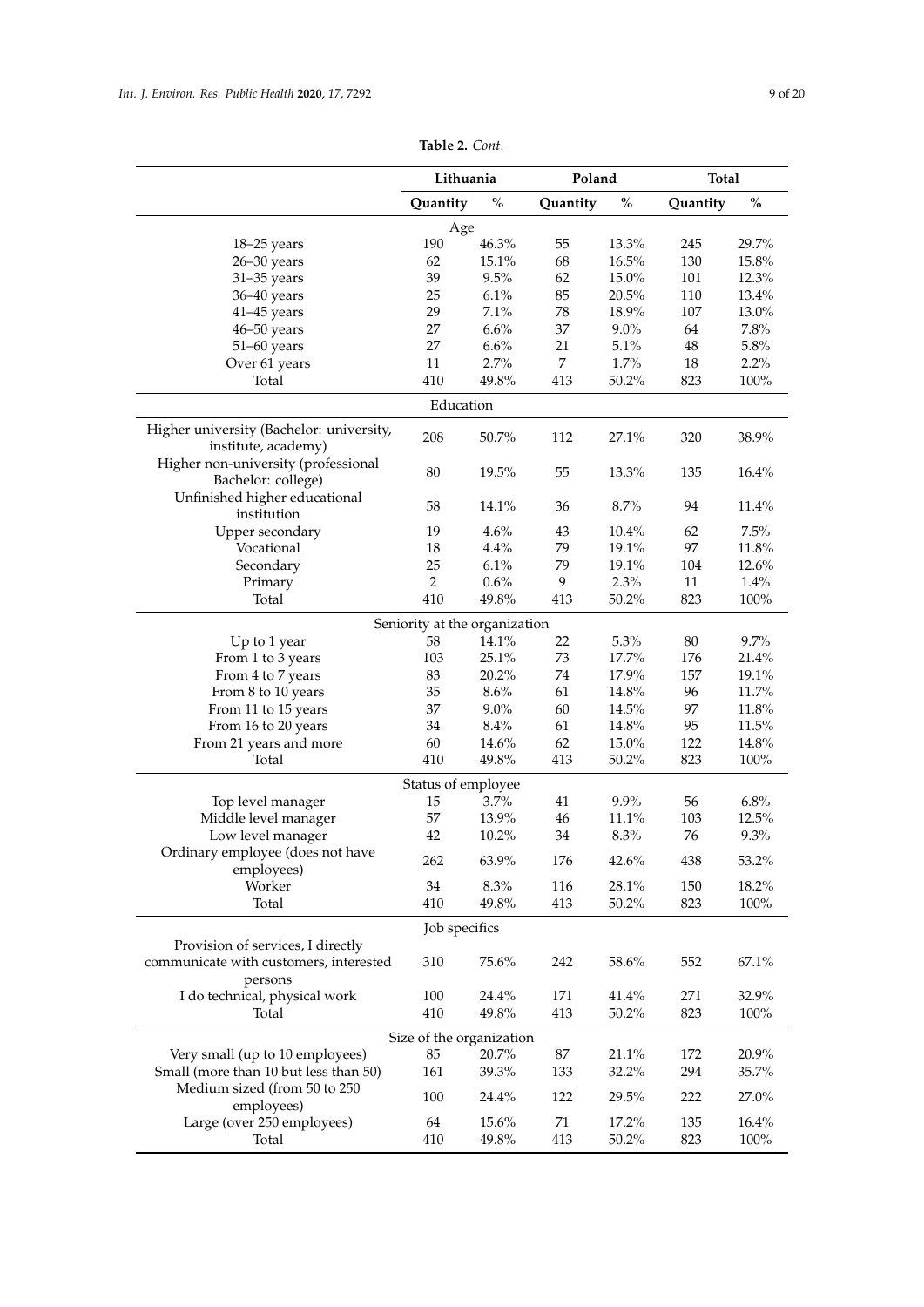<span id="page-9-0"></span>

|                       | Lithuania      |       | Poland          |          | <b>Total</b> |          |
|-----------------------|----------------|-------|-----------------|----------|--------------|----------|
|                       | Quantity       | $\%$  | <b>Ouantity</b> | $\%$     | Quantity     | $\%$     |
|                       | Marital status |       |                 |          |              |          |
| Lonely                | 116            | 28.3% | 107             | 25.9%    | 223          | $27.1\%$ |
| Married               | 125            | 30.5% | 191             | 46.2%    | 316          | 38.4%    |
| Divorced              | 35             | 8.5%  | 38              | $9.3\%$  | 73           | 8.9%     |
| Living with a partner | 134            | 32.7% | 77              | 18.6%    | 211          | $25.6\%$ |
| Total                 | 410            | 49.8% | 413             | $50.2\%$ | 823          | 100%     |
|                       |                |       |                 |          |              |          |

## *3.2. Procedures*

Having randomly selected organizations in Lithuania and Poland, the heads of the organizations were contacted regarding the possibility to conduct a survey in their organizations. After receiving verbal permissions of the managers who agreed to cooperate, the implementation of an employees' questionnaire survey was initiated providing information in the electronic version of the questionnaire, which included the purpose of the study, employed scales and their authors, the use of collected data and publication of the results. The preamble to the questionnaire emphasized that researchers were committed to adhering to the principles of scientific ethics and highlighting the voluntary participation of a prospective respondent in the study, which could be terminated at any time. Therefore, after answering all questions of the questionnaire, it was noted that the research participant expressed no objection to participating in the survey. Research participants were guaranteed their privacy, confidentiality and anonymity.

## *3.3. Measures*

The empirical study was conducted employing the questionnaire "Mobbing as a Psychosocial Stressor in the Organizations Accessing and Implementing Corporate Social Responsibility—MOB-CSR". This instrument is valid and reliable [\[83\]](#page-19-17); correlation relationships between subscales show interconnectedness and statistically reliable relationships except for work content vs. environmental responsibility. The correlation relationships between the scales of the instrument, presented in Table [3,](#page-9-1) show that despite the strength of Spearman's correlation coefficient (i.e., strong, moderate strength, weak or very weak), statistically significant relationships were found between all scales ( $p = 0.000$ ).

<span id="page-9-1"></span>**Table 3.** Correlation relationships between workplace mobbing, psychosocial stressors and corporate social responsibility scales in the joint sample of organizations of both countries (*N*min = 823; *N*max = 823).

| <b>Factors</b>                   | <b>Scales</b>                                                          | <b>Factors Related to the</b><br><b>Behavior of a Socially</b><br>Responsible<br>Organization | <b>Factors Related to the</b><br><b>Behavior of a Socially</b><br>Responsible Employee |
|----------------------------------|------------------------------------------------------------------------|-----------------------------------------------------------------------------------------------|----------------------------------------------------------------------------------------|
| Workplace mobbing                | Factors related to employee<br>interrelationship                       | $-0.570** p = 0.000$                                                                          | $-0.410** p = 0.000$                                                                   |
| Psychosocial<br>stressors in the | Factors related to the nature of tasks,<br>work content and assessment | $-0.393** p = 0.000$                                                                          | $-0.431** p = 0.000$                                                                   |
| workplace                        | Factors related to work organization<br>and management                 | $-0.704** p = 0.000$                                                                          | $-0.240** p = 0.000$                                                                   |
|                                  | Factors related to physical working<br>environment and conditions      | $-0.751** p = 0.000$                                                                          | $-0.271** p = 0.000$                                                                   |

Notes:  $*$  statistical significance level = 0.05;  $**$  statistical significance level = 0.01. Spearman's correlation coefficient:  $0.6 < r \le 0.8$  (strong relations),  $0.4 < r \le 0.6$  (moderate strength relations),  $0.2 < r \le 0.4$  (weak relations),  $0.1 \le r \le 0.2$ (very weak relations).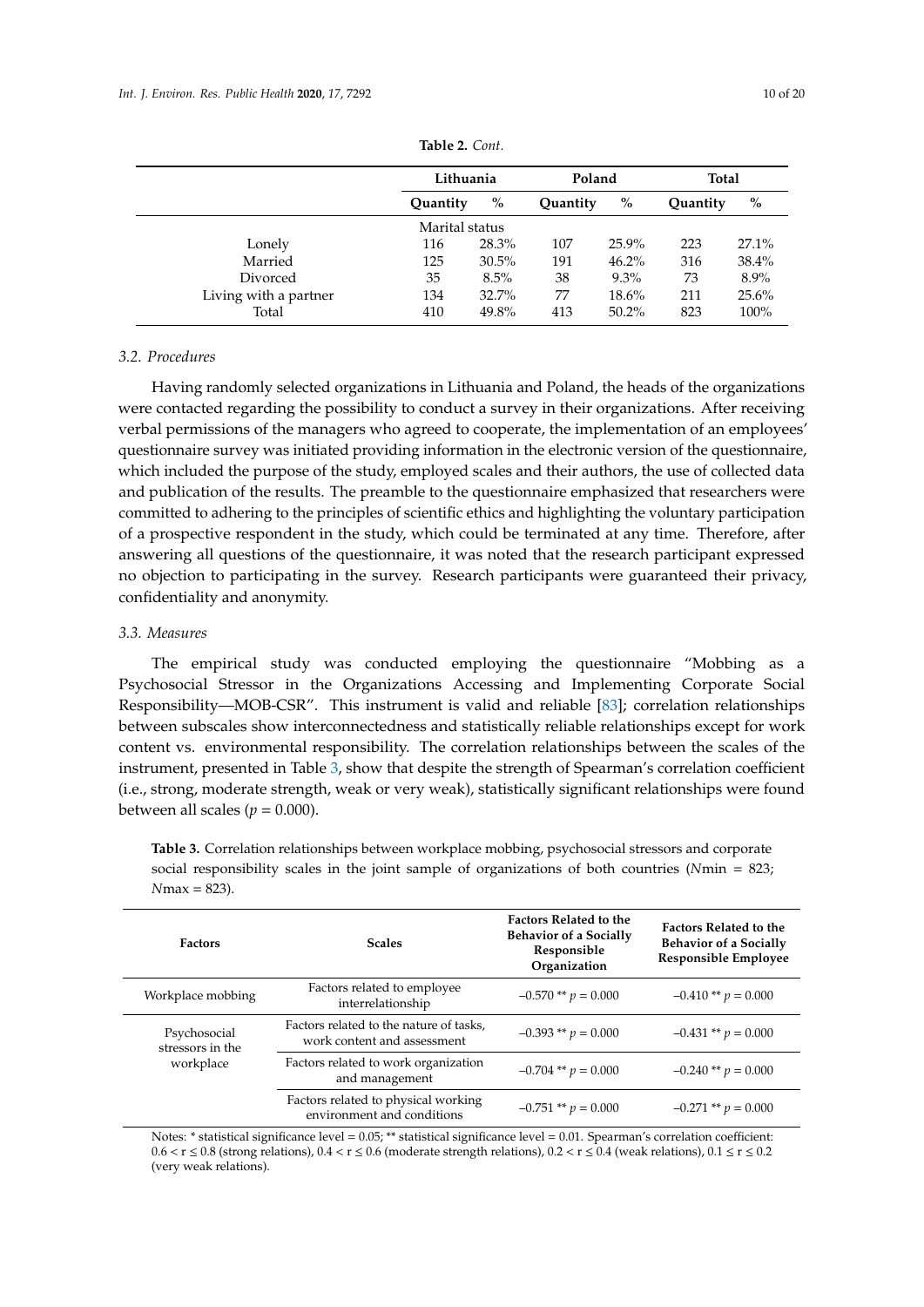To achieve the purpose of the study, employees of three types of Lithuanian and Polish organizations participated in the survey; i.e., of organizations that implemented the principles of corporate social responsibility, of organizations that intended to become socially responsible and of organizations that did not implement CSR and did not seek to become CSR. Workplace mobbing was measured in two ways: (I) when research participants identified themselves as victims of workplace mobbing by giving a positive answer to the question "Do you experience mobbing in the workplace?" and in case of the answer "yes", being given two additional clarifying questions (How long did/does mobbing directed at you last? How often do mobbing actions directed at you repeat?) and (II) when research participants did not admit to having experienced mobbing but this could be identified based on respondents' answers in the following subscales: communication, isolation, reputation, demography, views, damage, emotional state and intentions. Psychosocial stressors were measured by the following subscales: nature of tasks, work content, assessment, organization, management and working environment and conditions.

## **4. Results and Discussion**

Hypotheses were tested by performing the chi-squared test (Tables [4–](#page-10-0)[6\)](#page-12-0) and using the linear regression model (Table [7\)](#page-13-0). Although in general, the focus of enterprises on CSR was related to less experience of negative relationships compared with the organizations that did not seek CSR, the testing results were ambiguous (Table [4\)](#page-10-0). It should be noted that the manifestation of such experiences in the group of enterprises that were just intending to become socially responsible was significantly less than in those enterprises that had already declared CSR. Even from the perspective of two countries, the trends remained similar. Thus, hypothesis H1 was rejected.

<span id="page-10-0"></span>

| <b>Workplace Mobbing Experience</b> |                       | Organizations that<br>Implement the<br>Principles of<br><b>Corporate Social</b><br>Responsibility<br>LT, $n = 244$<br>PL, $n = 174$ |      | Organizations that<br><b>Intend to Become</b><br>Socially<br>Responsible<br>LT, $n = 93$<br>PL, $n = 153$ |      | Organizations that<br>Do not Implement<br><b>Corporate Social</b><br>Responsibility<br>and Do not Seek-<br>to Become CSR<br>LT, $n = 73$<br>PL, $n = 86$ |      | Chi-squared<br><b>Test Results</b> |            |
|-------------------------------------|-----------------------|-------------------------------------------------------------------------------------------------------------------------------------|------|-----------------------------------------------------------------------------------------------------------|------|----------------------------------------------------------------------------------------------------------------------------------------------------------|------|------------------------------------|------------|
|                                     |                       |                                                                                                                                     |      |                                                                                                           |      |                                                                                                                                                          |      |                                    |            |
| Lithuania.<br>$n = 410$             | Did not<br>experience | 227                                                                                                                                 | 93.0 | 88                                                                                                        | 94.6 | 62                                                                                                                                                       | 84.9 | 6.144                              | $0.046*$   |
|                                     | Experienced           | 17                                                                                                                                  | 7.0  | 5                                                                                                         | 5.4  | 11                                                                                                                                                       | 15.1 |                                    |            |
| Poland.<br>$n = 413$                | Did not<br>experience | 159                                                                                                                                 | 91.4 | 143                                                                                                       | 93.5 | 64                                                                                                                                                       | 74.4 | 22.072                             | $0.0001**$ |
|                                     | Experienced           | 15                                                                                                                                  | 8.6  | 10                                                                                                        | 6.5  | 22                                                                                                                                                       | 25.6 |                                    |            |

| Table 4. Workplace mobbing experience in Lithuanian and Polish organizations. |  |
|-------------------------------------------------------------------------------|--|
|-------------------------------------------------------------------------------|--|

Notes: \* statistical significance level = 0.05; \*\* statistical significance level = 0.01. LT—Lithuania, PL—Poland.

**Table 5.** Workplace mobbing and psychosocial stressors in Lithuanian and Polish organizations: the subscale level.

| Workplace Mobbing and<br><b>Psychosocial Stressors</b> | Experience         | Lithuania<br>$(n = 410)$ |      | Poland<br>$(n = 413)$ | <b>Chi-squared Test</b><br><b>Results</b> |              |       |
|--------------------------------------------------------|--------------------|--------------------------|------|-----------------------|-------------------------------------------|--------------|-------|
|                                                        |                    | Frequencies              | $\%$ | Frequencies           | $\%$                                      | $\mathbf{v}$ |       |
| Employee                                               | Did not experience | 338                      | 82.4 | 346                   | 83.8                                      | 0.262        | 0.608 |
| communication                                          | Experienced        | 72                       | 17.6 | 67                    | 16.2                                      |              |       |
| Employee isolation                                     | Did not experience | 362                      | 88.3 | 356                   | 86.2                                      | 0.811        | 0.368 |
|                                                        | Experienced        | 48                       | 11.7 | 57                    | 13.8                                      |              |       |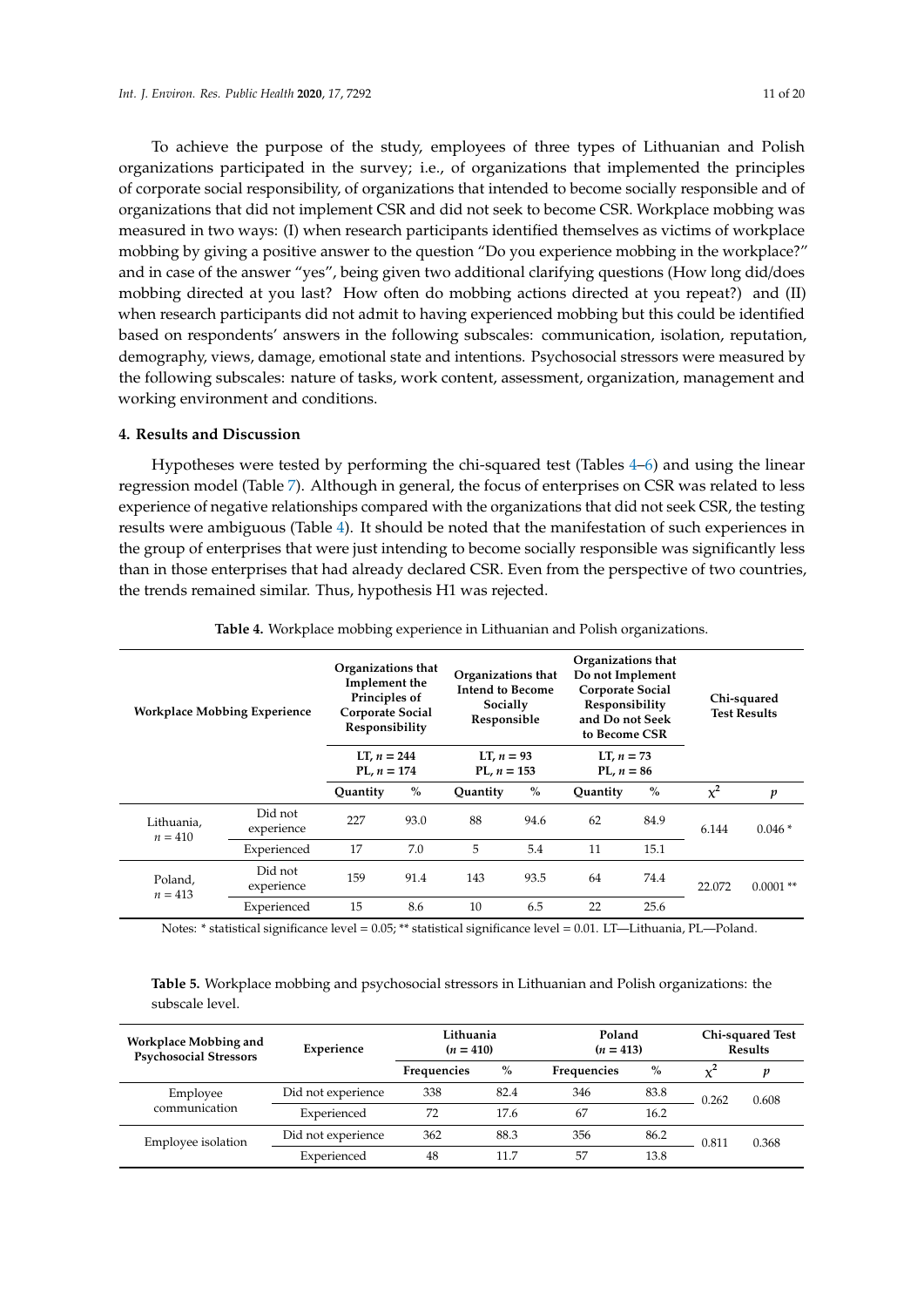<span id="page-11-0"></span>

| Workplace Mobbing and<br><b>Psychosocial Stressors</b> | Experience         | Lithuania<br>$(n = 410)$ |      | Poland<br>$(n = 413)$ |               | Chi-squared Test<br><b>Results</b> |                  |
|--------------------------------------------------------|--------------------|--------------------------|------|-----------------------|---------------|------------------------------------|------------------|
|                                                        |                    | Frequencies              | $\%$ | Frequencies           | $\frac{0}{0}$ | $x^2$                              | p                |
| Employee reputation                                    | Did not experience | 338                      | 82.4 | 328                   | 79.4          | 1.216                              | 0.270            |
|                                                        | Experienced        | 72                       | 17.6 | 85                    | 20.6          |                                    |                  |
| Employee demography                                    | Did not experience | 367                      | 89.5 | 345                   | 83.5          | 6.300                              | $0.012*$         |
|                                                        | Experienced        | 43                       | 10.5 | 68                    | 16.5          |                                    |                  |
| Employee views                                         | Did not experience | 387                      | 94.4 | 365                   | 88.4          | 9.436                              | $0.002**$        |
|                                                        | Experienced        | 23                       | 5.6  | 48                    | 11.6          |                                    |                  |
| Damage experienced                                     | Did not experience | 362                      | 85.9 | 355                   | 86.0          | 0.002                              | 0.966            |
| by employees                                           | Experienced        | 58                       | 14.1 | 58                    | 14.0          |                                    |                  |
| Employees'                                             | Did not experience | 220                      | 53.7 | 151                   | 36.6          |                                    | 24.291 0.0001**  |
| emotional state                                        | Experienced        | 190                      | 46.3 | 262                   | 63.4          |                                    |                  |
| Employee intentions                                    | Did not experience | 278                      | 67.8 | 224                   | 54.2          |                                    | 15.920 0.0001 ** |
|                                                        | Experienced        | 132                      | 32.2 | 189                   | 45.8          |                                    |                  |
| Nature of tasks                                        | Did not experience | 219                      | 53.4 | 154                   | 37.3          |                                    | 21.592 0.0001**  |
|                                                        | Experienced        | 191                      | 46.6 | 259                   | 62.7          |                                    |                  |
| Work content                                           | Did not experience | 57                       | 13.9 | 46                    | 11.1          | 1.436                              | 0.231            |
|                                                        | Experienced        | 353                      | 86.1 | 367                   | 88.9          |                                    |                  |
| Work assessment                                        | Did not experience | 310                      | 75.6 | 200                   | 48.4          |                                    | 64.511 0.0001**  |
|                                                        | Experienced        | 100                      | 24.4 | 213                   | 51.6          |                                    |                  |
| Work organization                                      | Did not experience | 271                      | 66.1 | 241                   | 58.4          | 5.249                              | $0.022*$         |
|                                                        | Experienced        | 139                      | 33.9 | 172                   | 41.6          |                                    |                  |
| Work management                                        | Did not experience | 297                      | 72.4 | 274                   | 66.3          | 3.598                              | 0.058            |
|                                                        | Experienced        | 113                      | 27.6 | 139                   | 33.7          |                                    |                  |
| Working environment                                    | Did not experience | 266                      | 64.9 | 270                   | 65.4          | 0.022                              | 0.881            |
|                                                        | Experienced        | 144                      | 36.1 | 143                   | 34.6          |                                    |                  |
| Working conditions                                     | Did not experience | 197                      | 48.0 | 207                   | 50.1          | 0.354                              | 0.552            |
|                                                        | Experienced        | 213                      | 52.0 | 206                   | 49.9          |                                    |                  |

**Table 5.** *Cont.*

Note:  $*$  statistical significance level = 0.05;  $**$  statistical significance level = 0.01.

# **Table 6.** Corporate social responsibility in Lithuanian and Polish organizations: the subscale level.

| Corporate Social<br>Responsibility | Approval         | Lithuania<br>$(n = 410)$ |      | Poland<br>$(n = 413)$ |      | Chi-squared Test<br><b>Results</b> |             |
|------------------------------------|------------------|--------------------------|------|-----------------------|------|------------------------------------|-------------|
|                                    |                  | Frequencies              | $\%$ | Frequencies           | $\%$ | $\chi^2$                           | p           |
| Services and their                 | <b>Disagrees</b> | 52                       | 12.7 | 85                    | 20.6 | 9.250                              | $0.002$ **  |
| quality                            | Agrees           | 358<br>87.3              |      | 328                   | 79.4 |                                    |             |
| Customer                           | <b>Disagrees</b> | 62                       | 15.1 | 103                   | 24.9 | 12.372                             | $0.001$ **  |
| information, health<br>and safety  | Agrees           | 348                      | 84.9 | 310                   | 75.1 |                                    |             |
| Environmental                      | <b>Disagrees</b> | 129                      | 31.5 | 130                   | 31.5 | 0.003                              | 0.997       |
| responsibility                     | Agrees           |                          | 68.5 | 283                   | 68.5 |                                    |             |
| Responsibility in                  | <b>Disagrees</b> | 73                       | 17.8 | 127                   | 30.8 | 18.744                             | $0.0001$ ** |
| relationships with<br>the society  | Agrees           | 337                      | 82.2 | 286                   | 69.2 |                                    |             |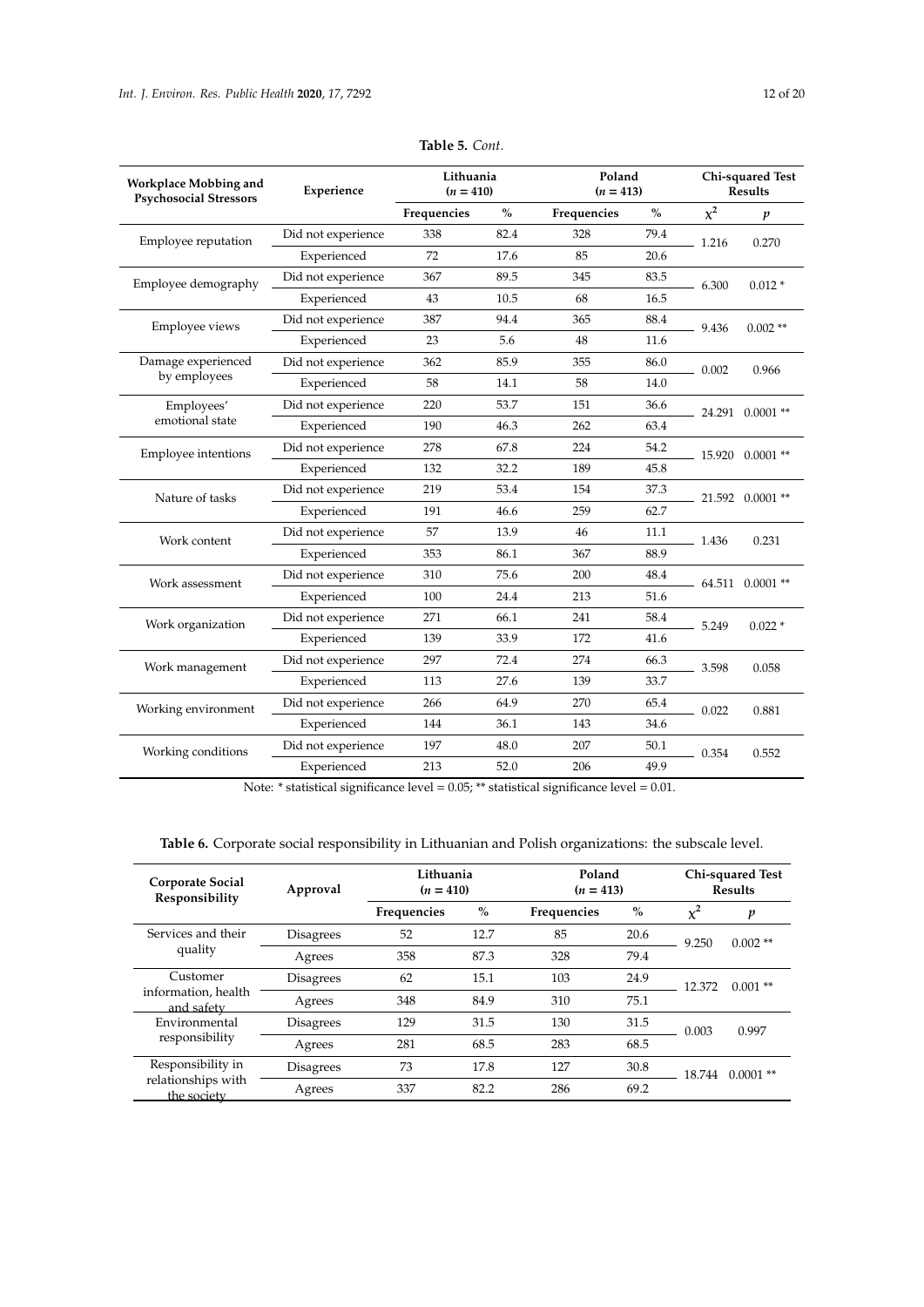<span id="page-12-0"></span>

| Corporate Social<br>Responsibility                   | Approval         | Lithuania<br>$(n = 410)$ |               | Poland<br>$(n = 413)$ |      | Chi-squared Test<br><b>Results</b> |            |
|------------------------------------------------------|------------------|--------------------------|---------------|-----------------------|------|------------------------------------|------------|
|                                                      |                  | Frequencies              | $\frac{0}{0}$ | Frequencies           | $\%$ | $\chi^2$                           | p          |
| Responsibility in<br>relationships with<br>employees | <b>Disagrees</b> | 85                       | 20.7          | 120                   | 29.1 | 7.622                              | $0.006$ ** |
|                                                      | Agrees           | 325                      | 79.3          | 293                   | 70.9 |                                    |            |
| Employees'                                           | <b>Disagrees</b> | 49                       | 12.0          | 62                    | 15.0 | 1.652                              | 0.199      |
| responsibility<br>towards customers                  | Agrees           | 361                      | 88.0          | 351                   | 85.0 |                                    |            |
| Employees'                                           | <b>Disagrees</b> | 60                       | 14.6          | 63                    | 15.3 | 0.062                              | 0.803      |
| relationships with<br>customers                      | Agrees           | 350                      | 85.4          | 350                   | 84.7 |                                    |            |

**Table 6.** *Cont.*

Note:  $*$  statistical significance level = 0.05; \*\* statistical significance level = 0.01.

As it has been already mentioned, from the perspective of mobbing experiences, similar trends were observed in the organizations with a different status in both countries. Based on the results, the experiences of the employees of organizations that had declared CSR and those that were seeking to become CSR differed but the general trend showed that the very idea of CSR contributed to a lower risk of workplace mobbing although it did not eliminate it fully. Although the established differences between enterprises were statistically reliable, their significance differed. That is, smaller differences between all three groups of enterprises were established in Lithuania compared with Poland. In spite of this, hypothesis H2 was confirmed. One can then state that our findings confirmed the results of Wilk [\[84\]](#page-19-18) who stated that the adopting of the CSR concept by the company reduced the occurrence of this mobbing.

Table [5](#page-11-0) reveals the workplace mobbing and psychosocial stressor experiences. Employee experiences in Polish and Lithuanian organizations differed statistically significantly only in seven subscales from fifteen. It is significant that there were no essential differences between the countries with regard to the behavior of managers themselves and the aspects disclosing the work environment and the quality of manager-employee interaction (more precisely, the differences were not significant). However, the organization of work, the nature of tasks, assessment and the employees' emotional state distinguished themselves considerably: the situation was more favorable for employees in Lithuanian organizations where a smaller trend of intentions to change the job was identified. Lithuanian organizations were also more tolerant, responding to employee differences related to attitudes and demographic peculiarities. Nevertheless, although experiences of workplace mobbing and psychosocial stressors at the subscale level were in part different, there were more common similarities; therefore, hypothesis H3 was rejected.

Hypothesis H4 was based on testing the attitude to individual dimensions of CSR and was confirmed. The results of the testing show that the employees of Lithuanian organizations were more positive about the initiatives related to services and their quality, customer information and safety as well as in their relationships with internal and external stakeholders. In all these cases, statistically reliable, although not equally significant, differences were identified. These findings were in line with the research of Kliestikova and Janoskova [\[85\]](#page-19-19) who, when analyzing the consumers' profiles in different countries, found out that Slovakia and the Czech Republic were placed in different clusters despite their common socio-cultural and historical past.

Dependent variables distinguished in the regression model are workplace mobbing in Lithuanian organizations and along with it workplace mobbing in Polish organizations (Table [7\)](#page-13-0).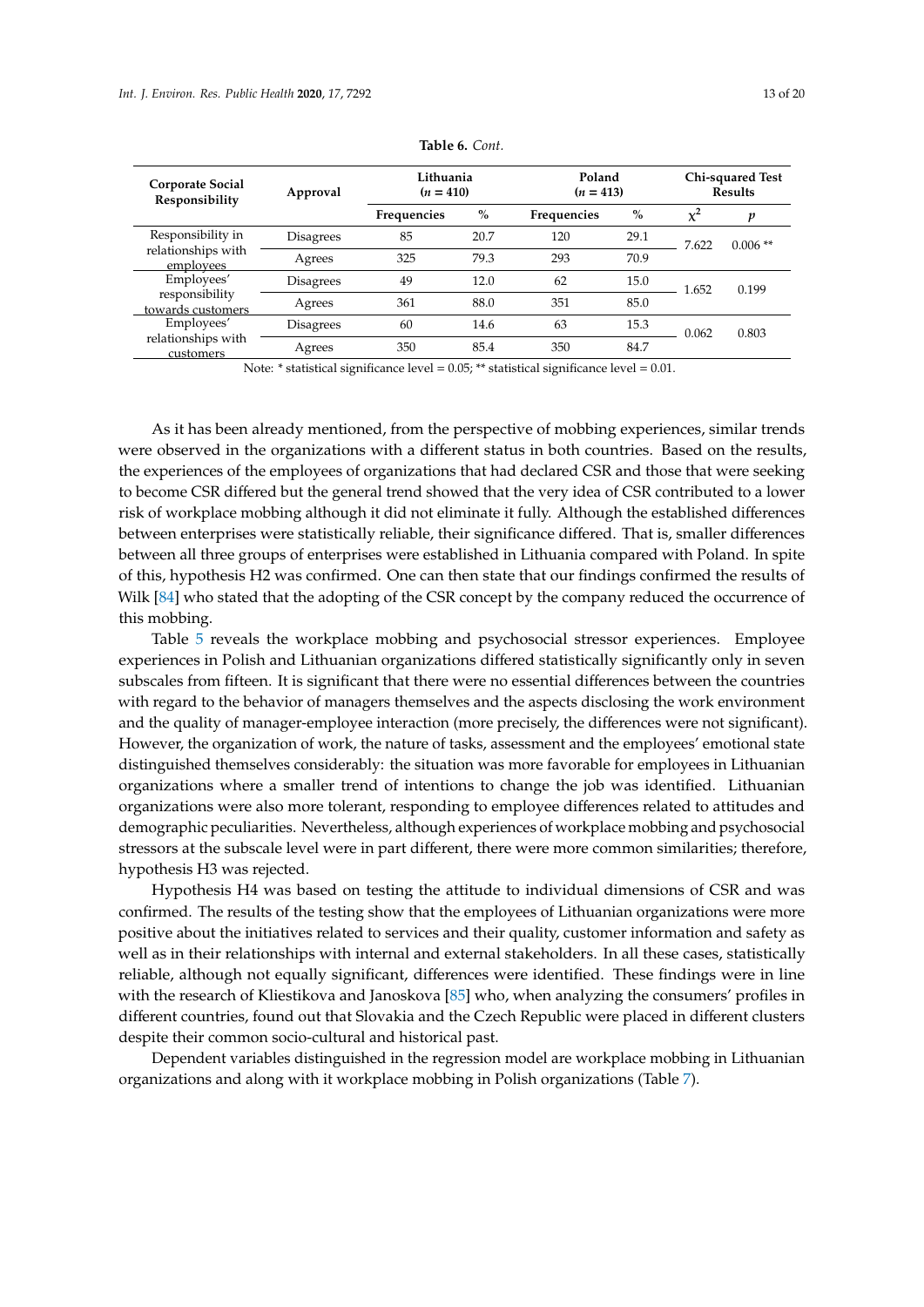|                                                                 |                                                          | Dependent Variable (FEIR)            |                                         |                                      |                   |                                      |                                  |                      |                             |
|-----------------------------------------------------------------|----------------------------------------------------------|--------------------------------------|-----------------------------------------|--------------------------------------|-------------------|--------------------------------------|----------------------------------|----------------------|-----------------------------|
|                                                                 | A                                                        |                                      | Workplace Mobbing in Lithuania (MOB-LT) | Workplace Mobbing in Poland (MOB-PL) |                   |                                      |                                  |                      |                             |
| Independent variable<br>Psychosocial stressors in the workplace |                                                          | $\mathbf R$                          | $\mathbb{R}^2$                          | $R^2$ revised                        | Reliability       | $\mathbf{R}$                         | $\mathbb{R}^2$                   | $R^2$ revised        | Reliability                 |
|                                                                 |                                                          | 0.825                                | 0.681                                   | 0.676                                | 0.000             | 0.737                                | 0.543                            | 0.535                | 0.000                       |
|                                                                 |                                                          | Non-standardized beta<br>coefficient | Standardized beta<br>coefficient        | $\ddagger$                           | ANOVA reliability | Non-standardized<br>beta coefficient | Standardized beta<br>coefficient | $\ddot{\phantom{1}}$ | <b>ANOVA</b><br>reliability |
| (Constant)                                                      |                                                          | 0.794                                |                                         | 3.281                                | 0.001             | 0.370                                |                                  | 3.200                | 0.001                       |
| <b>FNCA</b>                                                     | WTA. Nature of tasks                                     | 0.305                                | 0.363                                   | 10.076                               | 0.000             | 0.185                                | 0.260                            | 4.375                | 0.000                       |
|                                                                 | WCT. Work content                                        | 0.005                                | 0.006                                   | 0.194                                | 0.846             | 0.079                                | 0.094                            | 2.070                | 0.039                       |
|                                                                 | WAS. Work assessment                                     | 0.283                                | 0.440                                   | 10.838                               | 0.000             | 0.160                                | 0.256                            | 4.467                | 0.000                       |
| <b>FWOM</b>                                                     | WOR. Work organization                                   | 0.064                                | 0.092                                   | 1.932                                | 0.050             | $-0.036$                             | $-0.048$                         | $-0.874$             | 0.382                       |
|                                                                 | WMA. Work management                                     | 0.014                                | 0.021                                   | 0.427                                | 0.670             | 0.233                                | 0.288                            | 5.202                | 0.000                       |
| <b>FPEC</b>                                                     | WEN. Working environment                                 | $-0.042$                             | $-0.059$                                | $-1.403$                             | 0.161             | 0.130                                | 0.170                            | 3.034                | 0.003                       |
|                                                                 | WCN. Working conditions                                  | 0.092                                | 0.134                                   | 3.293                                | 0.001             | 0.060                                | 0.076                            | 1.383                | 0.168                       |
| B<br>Independent variable<br>Corporate social responsibility    |                                                          | $\mathbf R$                          | $\mathbb{R}^2$                          | $R^2$ revised                        | Reliability       | $\mathbf{R}$                         | $\mathbb{R}^2$                   | $R^2$ revised        | Reliability                 |
|                                                                 |                                                          | 0.545                                | 0.297                                   | 0.285                                | 0.000             | 0.712                                | 0.507                            | 0.498                | 0.000                       |
|                                                                 |                                                          | Non-standardized beta<br>coefficient | Standardized beta<br>coefficient        | t                                    | ANOVA reliability | Non-standardized<br>beta coefficient | Standardized beta<br>coefficient |                      | <b>ANOVA</b><br>reliability |
| (Constant)                                                      |                                                          | 3.446                                |                                         | 18.823                               | 0.000             | 4.416                                |                                  | 29.988               | 0.000                       |
| <b>FOSB</b>                                                     | RSQ. Services and their<br>quality                       | $-0.091$                             | $-0.131$                                | $-1.936$                             | 0.050             | $-0.086$                             | $-0.105$                         | $-1.714$             | 0.087                       |
|                                                                 | RCH. Customer information,<br>health and safety          | $-0.098$                             | $-0.146$                                | $-2.083$                             | 0.038             | $-0.184$                             | $-0.230$                         | $-3.525$             | 0.000                       |
|                                                                 | REN. Environmental<br>responsibility                     | 0.017                                | 0.028                                   | 0.452                                | 0.651             | 0.044                                | 0.055                            | 1.054                | 0.293                       |
|                                                                 | RRS. Responsibility in<br>relationships with the society | $-0.125$                             | $-0.184$                                | $-2.664$                             | 0.008             | $-0.113$                             | $-0.131$                         | $-2.161$             | 0.031                       |
|                                                                 | RRE. Responsibility in<br>relationships with employees   | $-0.279$                             | $-0.406$                                | $-6.130$                             | 0.000             | $-0.151$                             | $-0.192$                         | $-2.988$             | 0.003                       |
| <b>FESB</b>                                                     | ERS. Employees'<br>responsibility towards<br>customers   | $-0.136$                             | $-0.194$                                | $-4.044$                             | 0.000             | $-0.201$                             | $-0.257$                         | $-5.559$             | 0.000                       |
|                                                                 | ERL. Employees'<br>relationships with customers          | $-0.023$                             | $-0.029$                                | $-0.596$                             | 0.552             | 0.014                                | 0.016                            | 0.397                | 0.692                       |

## **Table 7.** Workplace mobbing in Lithuanian and Polish organizations as a dependent variable.

<span id="page-13-0"></span>Notes: FEIR, factors related to employee interrelationship; FNCA, factors related to the nature of tasks, work content and assessment; FWOM, factors related to work organization and management; FPEC, factors related to the physical working environment and conditions; FOSB, factors related to the behavior of a socially responsible organization; FESB, factors related to the physical working environment the behavior of a socially responsible employee.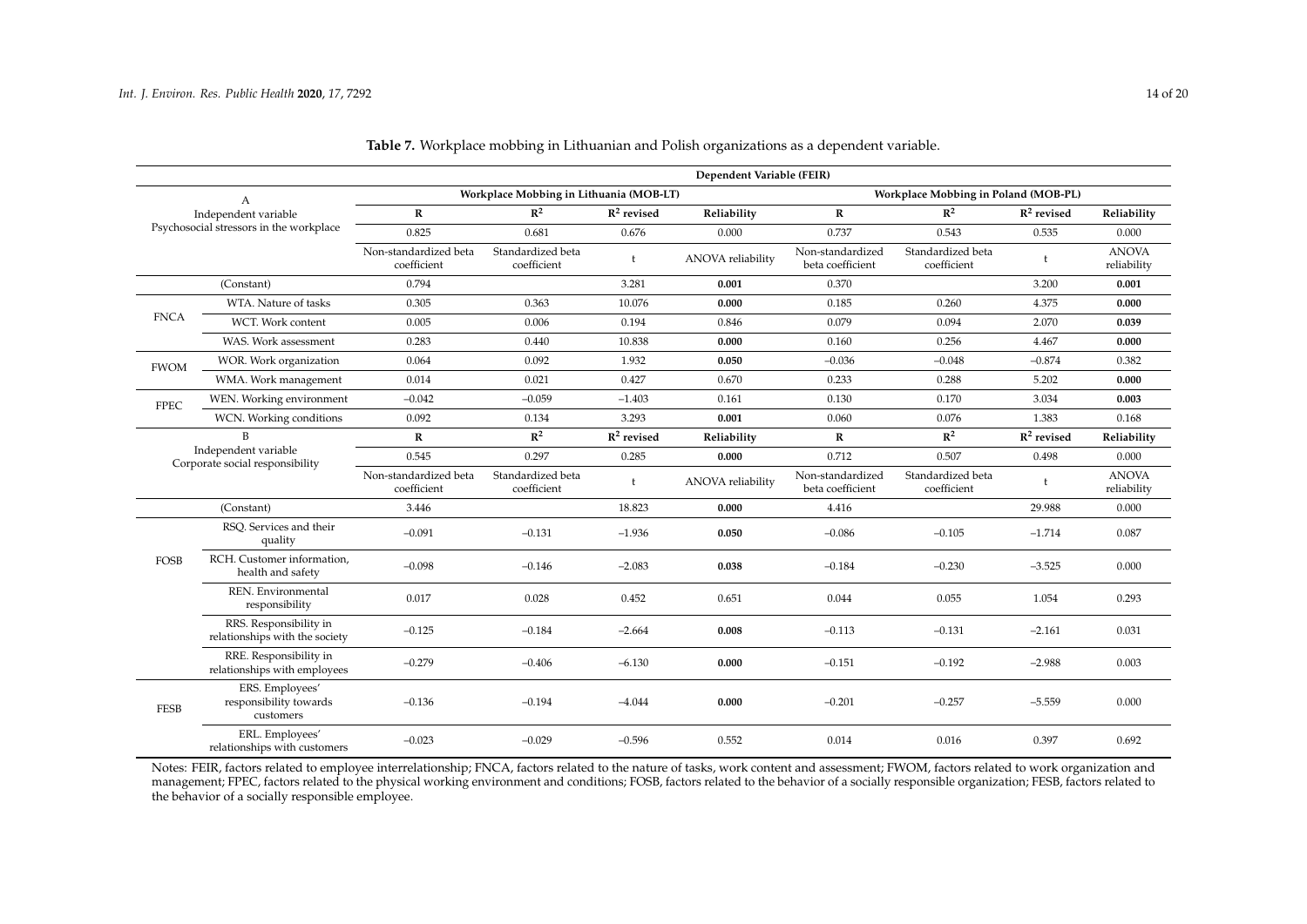#### *4.1. Psychosocial Stressors in the Workplace*

To determine the relationships between the subscales of psychosocial stressors in the workplace (independent variable A) (i.e., factors related to the nature of tasks, work content and assessment, work organization and management, physical work environment and conditions and subscales of workplace mobbing in Lithuanian and Polish) the linear regression model was applied.

Regression equations:

MOB-LT-A =  $0.794 + 0.305 \times WTA + 0.283 \times WAS + 0.064 \times WOR + 0.092 \times WCN$ .

MOB-PL-A =  $0.370 + 0.185 \times WTA + 0.079 \times WCT + 0.160 \times WAS + 0.233 \times WMA + 0.130 \times WEN$ . Strengthening of such negative factors as the negative nature of tasks, incorrect work assessment, inappropriate work organization and poor working conditions in Lithuanian organizations was accompanied by the increase of the probability of workplace mobbing in Lithuania. Workplace mobbing was most affected by variables such as the nature of tasks and work assessment while work management and working environment in principle did not have a significant influence.

Along with the worsening of inadequate nature tasks, work content that did not correspond to the job description, biased work assessment, incompetent work management, a work environment that did not meet the psychological and physical criteria in Polish organizations, the probability of workplace mobbing in Poland also increased. In this case, the greatest positive effect could be expected by rehabilitating work management, the nature of tasks and work assessment. Although some variables (except for work organization and working conditions) coincided in Lithuania's and Poland's case, their significance differed. Thus, this indicated that H5 must be rejected.

#### *4.2. Corporate Social Responsibility*

In order to identify the relationships between the subscales of corporate social responsibility (independent variable B), the linear regression analysis was performed.

Regression equations:

MOB-LT-B =  $3.446 - 0.091 \times$  RSQ  $- 0.098 \times$  RCH  $- 0.125 \times$  RRS  $- 0.279 \times$  RRE  $- 0.136 \times$  ERS. MOB-PL-B =  $4.416 - 0.184 \times \text{RCH} - 0.113 \times \text{RRS} - 0.151 \times \text{RRE} - 0.201 \times \text{ERS}$ .

In the case of Lithuanian organizations, it was established that as services and their quality, customer information, health and safety, responsibility in relationships with the society and responsibility in relationships with employees as well as employees' responsibility towards customers separately one by one were worsening, the probability of the manifestation of workplace mobbing in Lithuania was increasing. However, the influence of the variables differed; responsibility in relationships with employees, employees' responsibility towards customers and responsibility in relationships with the society had the greatest influence. That is, greater social responsibility in these areas also influenced the reduction of employees' negative experiences.

In Polish organizations, as customer information, health and safety, responsibility in relationships with the society and responsibility in relationships with employees as well as employees' responsibility towards customers separately one by one were worsening, the prevalence of mobbing in employee interrelations might increase. In the case of Polish organizations, employees' responsibility towards customers, customer information, health and safety and responsibility in relationships with employees had the greatest impact. The comparison of the two countries revealed differences in the strength of the impact of the relationships with both internal and external stakeholders while services and their quality were not significant in Polish organizations at all; therefore, hypothesis H6 was rejected.

The results of this study confirmed that, in principal, CSR serves as an ideology and a practical tool contributing to increasing employees' safety and psychological well-being. However, the similar trends recorded in the two different countries suggest that CSR alone is not an unequivocally effective vaccine to protect organizations from workplace mobbing because, in practice, approaches to factors influencing this phenomenon differ.

Research results (H3) demonstrated the existence of a similar approach of organizations to environmental protection initiatives and relationships with customers and clients of enterprises in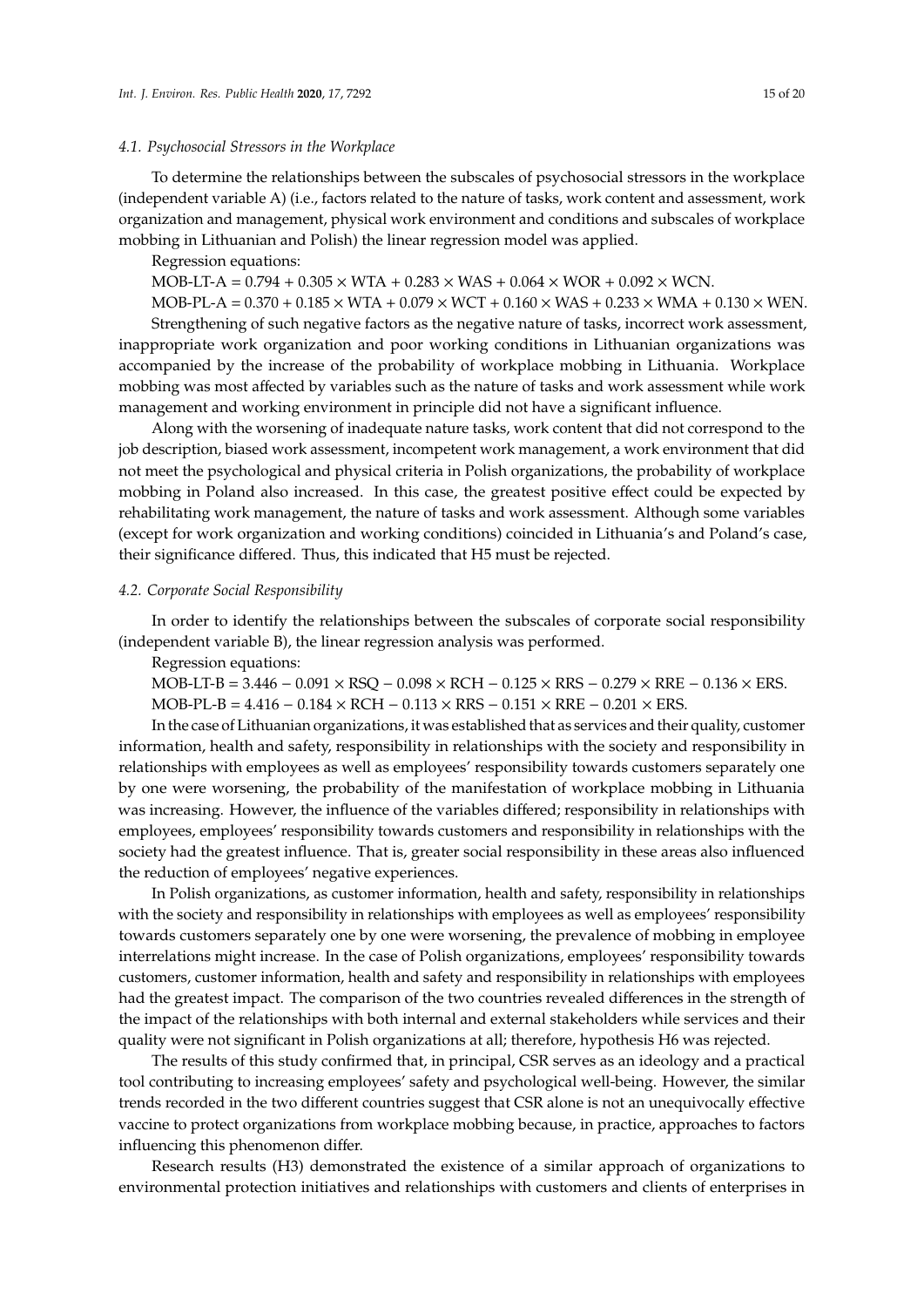both countries. It showed orientation to the economic aspects of CSR and demonstrated concern about environmental protection issues relevant to the society but at the same time also revealed significant differences in the relationship with internal and external stakeholders.

It is interesting that, in the case of Lithuania for example, a positive impact of increasing social responsibility in such areas as relationships with employees, relationships with the society and employees' responsibility towards customers on reducing workplace mobbing was established. This can be explained as an indirect effect of strengthening the general CSR policy.

## **5. Conclusions**

This study grounds a critical approach to CSR practice, protecting employees from workplace mobbing as a psychological stressor. To better understand why the CSR ideology that has gained popularity does not always help to protect employees from mobbing and psychological stress experienced during it, several factors related to the enterprise's internal dynamics and national differences of CSR need to be considered. On the one hand, the implementation of CSR initiatives can reduce the risk of workplace mobbing but the national context must be taken into account. That is, knowledge of the state of CSR in a particular country can save a lot of time and money and ensure a more precise rehabilitation of the organization's state. That is, *inter alia*, because there is no doubt that the importance of being socially responsible in business has been substantially increased recently. At the same time, mobbing is a serious problem of modern societies. It affects both the employees of the companies and their social environment as well as the work process. First of all, it has very negative consequences for the employees who face this phenomenon. Those consequences may be really very serious and can be manifested, *inter alia*, by reducing work productivity, burnout and job preoccupation. Solutions therefore need to be found. Given this fact, our study points out the extensiveness of the problem in modern organizations operating in two neighboring countries, i.e., Poland and Lithuania, trying to answer whether a CSR policy is an equally effective vaccine against workplace mobbing. These findings give some suggestions on how to behave in case of mobbing.

There are several contributions to the theory of our study. First of all, this paper represents a contribution to understanding the status of CSR and the need to enlighten the impact that socially responsible practices can have on the prevention of workplace mobbing, i.e., whether they can be an effective vaccine against this phenomenon. In addition, it presents the findings of unique quantitative research related to the phenomenon of workplace mobbing at Polish and Lithuanian organizations. It has then an international approach, enhancing the understanding of the workplace mobbing phenomenon in the cultural context of Central European countries. In addition, the research is based on the analysis of a large sample containing 823 respondents. Another contribution is that it increases the understanding of mobbing in the context of the CSR concept in the companies from the public and private sectors. Our research may also contribute to the development of socially responsible policies and procedures that then should be shared with all the employees. Furthermore, one cannot forget that due to the large research sample, our findings can be used for the formulation of research hypotheses by other scholars. This research could have an impact on both organizations and persons working with victims of mobbing, enabling them to better understand the causes of mobbing and ways of helping to ensure employees' well-being and a safe work environment. It seems to us that it requires from the managers an open managerial approach, which requires, inter alia, clearly defining mobbing behaviors in the workplace. Fortunately, the research sample used in both countries (in relation to gender and age of respondents, size of the companies, seniority in the organizations, functions possessed by the respondents, etc.) is that one can state that its representativeness was maintained.

Of course, our study has some limitations. First of all, it reveals the results obtained in two neighboring countries only with a similar historical and cultural heritage. Therefore, in the future, it would be worthwhile to conduct the study by selecting more countries and to make comparative research, e.g., Western countries vs. Central European ones. Secondly, though a quantitative study generates interesting associations among the particular factors being analyzed, a qualitative study that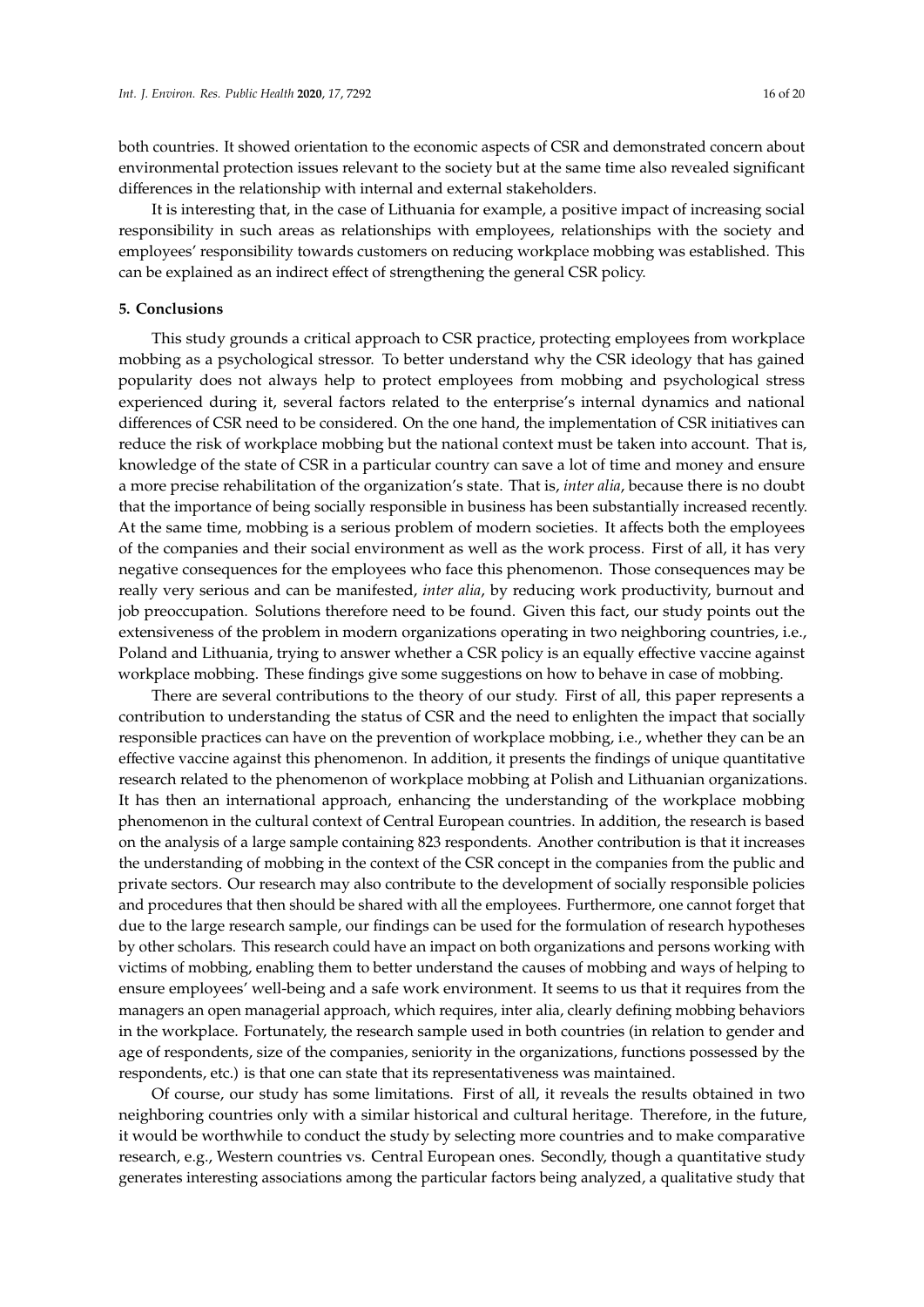would also explore the reasons would be very interesting, adding richness and depth to the findings of our survey. We also think that some kind of cyclical research to be done every 3–5 years would be recommended to see in which direction the situation in both countries evolves.

**Author Contributions:** J.V. conceived and designed the metrics of the research and the concept of the questionnaire. W.S. wrote the theoretical part of the paper. J.V. wrote the empirical and discussion parts of the paper. J.V. and W.S. conducted direct research and obtained data. W.S. formatted the paper and made final proofreading. All authors have read and agreed to the published version of the manuscript.

**Funding:** The research was funded within the auspices of the program of the Ministry of Science and Higher Education entitled "Regional Initiative of Excellence" in 2019–2022, project number 018/RID/2018/19; the amount of funding was PLN 10,788,423.16.

**Conflicts of Interest:** The authors declare no conflict of interest.

## **References**

- <span id="page-16-0"></span>1. Svergun, O.; Fairlie, P. The interrelated roles of corporate social responsibility and stress in predicting job outcomes. *J. Workplace Behav. Health* **2020**. [\[CrossRef\]](http://dx.doi.org/10.1080/15555240.2020.1775625)
- <span id="page-16-1"></span>2. Kim, M.J.; Kim, B.J. Analysis of the Importance of Job Insecurity, Psychological Safety and Job Satisfaction in the CSR-Performance Link. *Sustainability* **2020**, *12*, 3514. [\[CrossRef\]](http://dx.doi.org/10.3390/su12093514)
- <span id="page-16-2"></span>3. Kot, S. Knowledge and understanding of corporate social responsibility. *J. Adv. Res. Law Econ.* **2014**, *5*, 109–119.
- <span id="page-16-3"></span>4. Brieger, S.A.; Anderer, S.; Fröhlich, A.; Bäro, A.; Meynhardt, T. Too Much of a Good Thing? On the Relationship between CSR and Employee Work Addiction. *J. Bus. Ethics* **2019**. [\[CrossRef\]](http://dx.doi.org/10.1007/s10551-019-04141-8)
- <span id="page-16-4"></span>5. Frynas, J.G.; Yamahaki, C. Corporate Social Responsibility: Review and roadmap of theoretical perspectives. *Bus. Ethics* **2016**, *25*, 258–285. [\[CrossRef\]](http://dx.doi.org/10.1111/beer.12115)
- <span id="page-16-5"></span>6. Huang, H.; Wu, D.; Gaya, J. Chinese shareholders' reaction to the disclosure of environmental violations: A CSR perspective. *Int. J. Corp. Soc. Responsib.* **2017**, *2*. [\[CrossRef\]](http://dx.doi.org/10.1186/s40991-017-0022-z)
- <span id="page-16-6"></span>7. Camilleri, M. Valuing Stakeholder Engagement and Sustainability Reporting. *Corp. Reput. Rev.* **2015**, *18*, 210–222. [\[CrossRef\]](http://dx.doi.org/10.1057/crr.2015.9)
- <span id="page-16-19"></span><span id="page-16-7"></span>8. Michelon, G.; Pilonato, S.; Ricceri, F. CSR reporting practices and the quality of disclosure: An empirical analysis. *Crit. Perspect. Account.* **2015**, *33*, 59–78. [\[CrossRef\]](http://dx.doi.org/10.1016/j.cpa.2014.10.003)
- <span id="page-16-8"></span>9. Voegtlin, C.; Pless, N.M. Global Governance: CSR and the Role of the UN Global Compact. *J. Bus. Ethics* **2014**, *122*, 179–191. [\[CrossRef\]](http://dx.doi.org/10.1007/s10551-014-2214-8)
- <span id="page-16-9"></span>10. Baumann-Pauly, D.; Wickert, C.; Spence, L.J.; Scherer, A.G. Organizing Corporate Social Responsibility in Small and Large Firms: Size Matters. *J. Bus. Ethics* **2013**, *115*, 693–705. [\[CrossRef\]](http://dx.doi.org/10.1007/s10551-013-1827-7)
- <span id="page-16-10"></span>11. Elms, H. Corporate (and stakeholder) responsibility in Central and Eastern Europe. *Int. J. Emerg. Mark.* **2006**, *1*, 203–211. [\[CrossRef\]](http://dx.doi.org/10.1108/17468800610674435)
- <span id="page-16-11"></span>12. Laidroo, L.; Sokolova, M. International banks' CSR disclosures after the 2008 crisis. *Balt. J. Manag.* **2015**, *10*, 270–294. [\[CrossRef\]](http://dx.doi.org/10.1108/BJM-08-2014-0128)
- <span id="page-16-12"></span>13. Cullen-Lester, K.L.; Webster, B.D.; Edwards, B.D.; Braddy, P.W. The effect of multiple negative, neutral, and positive organizational changes. *Eur. Work Organ. Psychol.* **2019**, *28*, 124–135. [\[CrossRef\]](http://dx.doi.org/10.1080/1359432X.2018.1544896)
- <span id="page-16-13"></span>14. Fløvik, L.; Knardahl, S.; Christensen, J.O. Organizational change and employee mental health: A prospective multilevel study of the associations between organizational changes and clinically relevant mental distress. *Scand. J. Work Environ. Health* **2019**, *45*, 134–145. [\[CrossRef\]](http://dx.doi.org/10.5271/sjweh.3777) [\[PubMed\]](http://www.ncbi.nlm.nih.gov/pubmed/30334062)
- <span id="page-16-14"></span>15. Bordia, P.; Hunt, E.; Paulsen, N.; Tourish, D.; DiFonzo, N. Uncertainty during organizational change: Is it all about control? *Eur. J. Work Organ. Psychol.* **2004**, *13*, 345–365. [\[CrossRef\]](http://dx.doi.org/10.1080/13594320444000128)
- <span id="page-16-15"></span>16. Lester, S.W.; Standifer, R.L.; Schultz, N.J.; Windsor, J.M. Actual Versus Perceived Generational Differences at Work: An Empirical Examination. *J. Leadersh. Organ. Stud.* **2012**, *19*, 341–354. [\[CrossRef\]](http://dx.doi.org/10.1177/1548051812442747)
- <span id="page-16-16"></span>17. Da Silva, J.A.L.; Portelada, S.A.F. Mobbing and Its Impact on Interpersonal Relationships at the Workplace. *J. Interpers. Violence* **2019**, *34*, 2797–2812. [\[CrossRef\]](http://dx.doi.org/10.1177/0886260516662850) [\[PubMed\]](http://www.ncbi.nlm.nih.gov/pubmed/27520022)
- <span id="page-16-17"></span>18. Malik, N.A.; Björkqvist, K. Workplace Bullying and Occupational Stress among University Teachers: Mediating and Moderating Factors. *Eur. J. Psychol.* **2019**, *15*, 240–259. [\[CrossRef\]](http://dx.doi.org/10.5964/ejop.v15i2.1611)
- <span id="page-16-18"></span>19. Baillien, E.; De Witte, H. Why is Organizational Change Related to Workplace Bullying? Role Conflict and Job Insecurity as Mediators. *Econ. Ind. Democr.* **2009**, *30*, 348–371. [\[CrossRef\]](http://dx.doi.org/10.1177/0143831X09336557)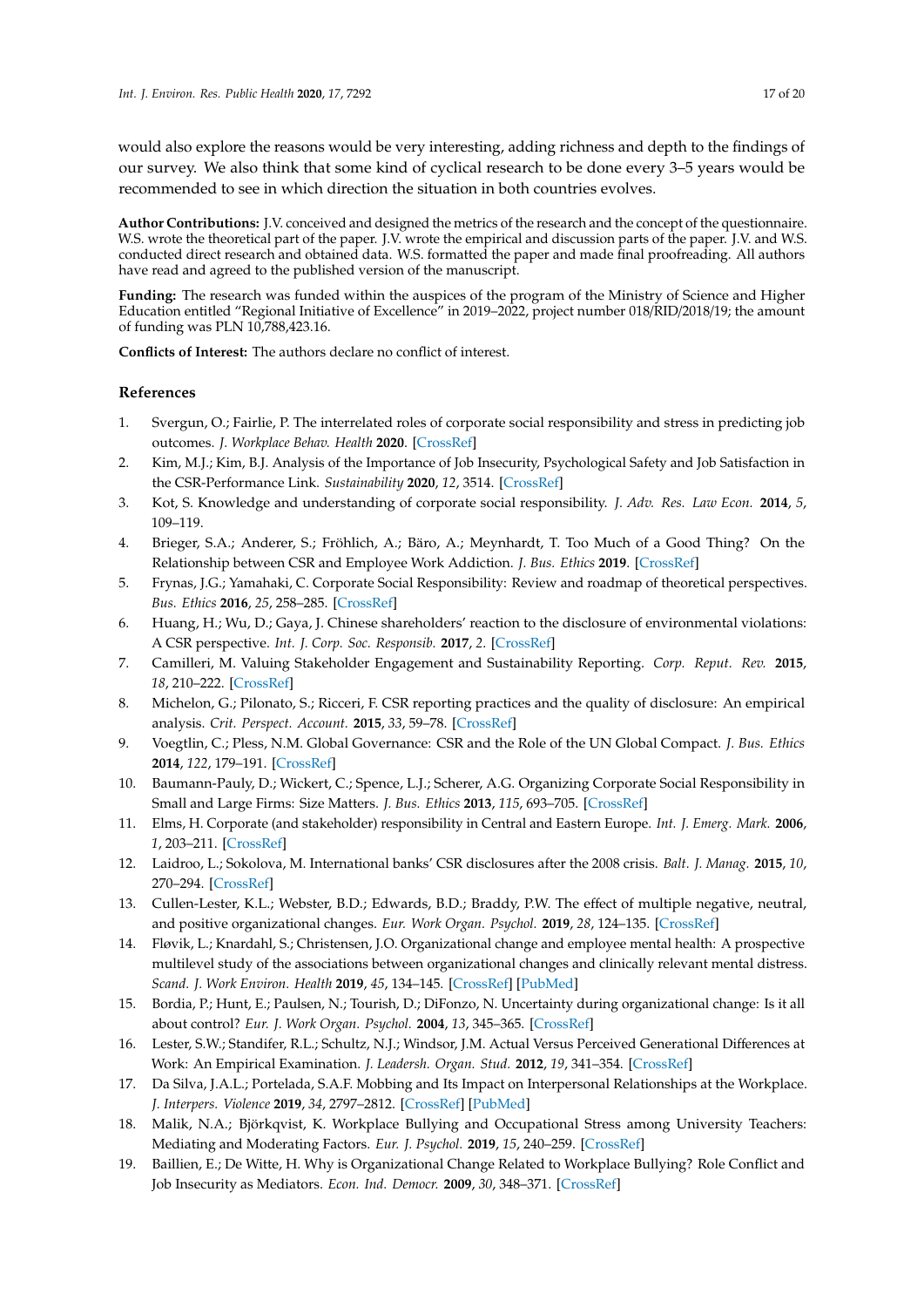- <span id="page-17-0"></span>20. Vveinhardt, J.; Sroka, W. Mobbing and Corporate Social Responsibility: Does the status of the organization guarantee employee wellbeing and intentions to stay in the job? *Oecon. Copernic.* **2020**. In Press.
- <span id="page-17-1"></span>21. Erdis, E.; Genç, O.; Aydınlı, S. Mobbing on construction professionals: Causes, consequences, and precautions. *Int. J. Construct. Manag.* **2019**. [\[CrossRef\]](http://dx.doi.org/10.1080/15623599.2019.1602579)
- <span id="page-17-2"></span>22. Bowen, H.R. *Social Responsibilities of the Businessman*; Harper: New York, NY, USA, 1953.
- <span id="page-17-3"></span>23. Goel, M.; Ramanathan, P.E. Business ethics and Corporate Social Responsibility—Is there a dividing line? *Procedia Econ. Financ.* **2014**, *11*, 49–59. [\[CrossRef\]](http://dx.doi.org/10.1016/S2212-5671(14)00175-0)
- <span id="page-17-4"></span>24. Kraisornsuthasinee, S. CSR through the heart of the Bodhi tree. *Soc. Respir. J.* **2012**, *8*, 186–198. [\[CrossRef\]](http://dx.doi.org/10.1108/17471111211234824)
- <span id="page-17-5"></span>25. Sroka, W.; Szanto, R. CSR and business ethics in controversial sectors: Analysis of research results. *J. Entrepr. Manag. Innov.* **2018**, *14*, 111–126. [\[CrossRef\]](http://dx.doi.org/10.7341/20181435)
- <span id="page-17-6"></span>26. Mohammed, A.; Mostafa, S.; Shen, J. Ethical leadership, internal CSR, organisational engagement and organisational workplace deviance. *Evid. Based HRM* **2019**, *8*, 113–127. [\[CrossRef\]](http://dx.doi.org/10.1108/EBHRM-03-2019-0026)
- <span id="page-17-7"></span>27. Shen, J.; Jiuhua Zhu, C. Effects of socially responsible human resource management on employee organizational commitment. *Int. J. Hum. Resour. Manag.* **2011**, *22*, 3020–3035. [\[CrossRef\]](http://dx.doi.org/10.1080/09585192.2011.599951)
- 28. Jamali, D.; Samara, G.; Zollo, L.; Ciappei, C. Is internal CSR really less impactful in individualist and masculine Cultures? A multilevel approach. *Manag. Decis.* **2019**, *58*, 362–375. [\[CrossRef\]](http://dx.doi.org/10.1108/MD-11-2018-1260)
- <span id="page-17-8"></span>29. Duthler, G.; Dhanesh, G.S. The role of corporate social responsibility (CSR) and internal CSR communication in predicting employee engagement: Perspectives from the United Arab Emirates (UAE). *Public Relat. Rev.* **2018**, *44*, 453–462. [\[CrossRef\]](http://dx.doi.org/10.1016/j.pubrev.2018.04.001)
- <span id="page-17-9"></span>30. Farooq, O.; Rupp, D.E.; Farooq, M. The multiple pathways through which internal and external corporate social responsibility influence organizational identification and multifoci outcomes: The moderating role of cultural and social orientations. *Acad. Manag. J.* **2017**, *60*, 954–985. [\[CrossRef\]](http://dx.doi.org/10.5465/amj.2014.0849)
- <span id="page-17-10"></span>31. Ernawan, K.; Daniel, D.R. The influence of CEO narcissism on Corporate Social Responsibility disclosure. *J. Akunt.* **2019**, *23*, 253–268. [\[CrossRef\]](http://dx.doi.org/10.24912/ja.v23i2.587)
- <span id="page-17-11"></span>32. Tang, Y.; Mack, D.Z.; Chen, G. The differential effects of CEO narcissism and hubris on corporate social responsibility. *Strat. Manag. J.* **2018**, *39*, 1370–1387. [\[CrossRef\]](http://dx.doi.org/10.1002/smj.2761)
- <span id="page-17-12"></span>33. Yook, K.H.; Lee, S.Y. Chief executive officer narcissism and firm value: The mediating role of corporate social responsibility in the South Korean context. *Corp. Soc. Responsib. Environ. Manag.* **2020**, *27*, 1709–1718. [\[CrossRef\]](http://dx.doi.org/10.1002/csr.1918)
- <span id="page-17-13"></span>34. Al-Shammari, M.; Rasheed, A.A.; Al Shammari, H. CEO narcissism and corporate social responsibility: Does CEO narcissism affect CSR focus? *J. Bus. Res.* **2019**, *104*, 106–117. [\[CrossRef\]](http://dx.doi.org/10.1016/j.jbusres.2019.07.005)
- <span id="page-17-14"></span>35. Galvin, B.M.; Waldman, D.A.; Balthazard, P. Visionary communication qualities as mediators of the relationship between narcissism and attributions of leader charisma. *Pers. Psychol.* **2010**, *63*, 509–537. [\[CrossRef\]](http://dx.doi.org/10.1111/j.1744-6570.2010.01179.x)
- <span id="page-17-15"></span>36. Gkorezis, P.; Petridou, E. Corporate Social Responsibility and Pro-environmental Behaviour: Organisational Identification as a Mediator. *Eur. J. Int. Manag.* **2017**, *11*, 1–18. [\[CrossRef\]](http://dx.doi.org/10.1504/EJIM.2017.081248)
- <span id="page-17-16"></span>37. Mullerat, R. *International Corporate Social Responsibility*; Kluwer Law International: Alphen aan den Rijn, The Netherlands, 2010.
- <span id="page-17-17"></span>38. MacGregor, R.K.; Sroka, W.; MacGregor Pelikánová, R. A comparative study of low-level management's attitude to marketing and innovations in the luxury fashion industry: Pro-or anti-CSR? *Polish J. Manag. Stud.* **2020**, *21*, 240–255. [\[CrossRef\]](http://dx.doi.org/10.17512/pjms.2020.21.2.17)
- <span id="page-17-18"></span>39. Steele, R.; Cleverdon, J. *Corporate Social Responsibility: What's the Real Link to Corporate Performance*; Marakon Associates Research: New York, NY, USA, 2013.
- <span id="page-17-19"></span>40. Ferreira, P.; Real de Oliveira, E. Does corporate social responsibility impact on employee engagement? *J. Workplace Learn.* **2014**, *26*, 232–247. [\[CrossRef\]](http://dx.doi.org/10.1108/JWL-09-2013-0070)
- <span id="page-17-20"></span>41. Scheidler, S.; Edinger-Schons, L.M.; Spanjol, J.; Wieseke, J. Scrooge posing as mother Teresa: How hypocritical social responsibility strategies hurt employees and firms. *J. Bus. Ethics* **2019**, *157*, 339–358. [\[CrossRef\]](http://dx.doi.org/10.1007/s10551-018-3788-3)
- <span id="page-17-21"></span>42. Concha-Barrientos, M.; Imel, N.D.; Driscoll, T.; Steenland, N.K.; Punnett, L.; Fingerhut, M.A.; Prüss-Üstün, A.; Leigh, J.; Tak, S.W.; Corvalàn, C. Selected Occupational Risk Factors. In *Comparative Quantification of Health Risks*; Ezza-ti, M., Lopez, A.D., Rodgers, A., Murray, C.J.L., Eds.; World Health Organization: Geneva, Switzerland, 2014.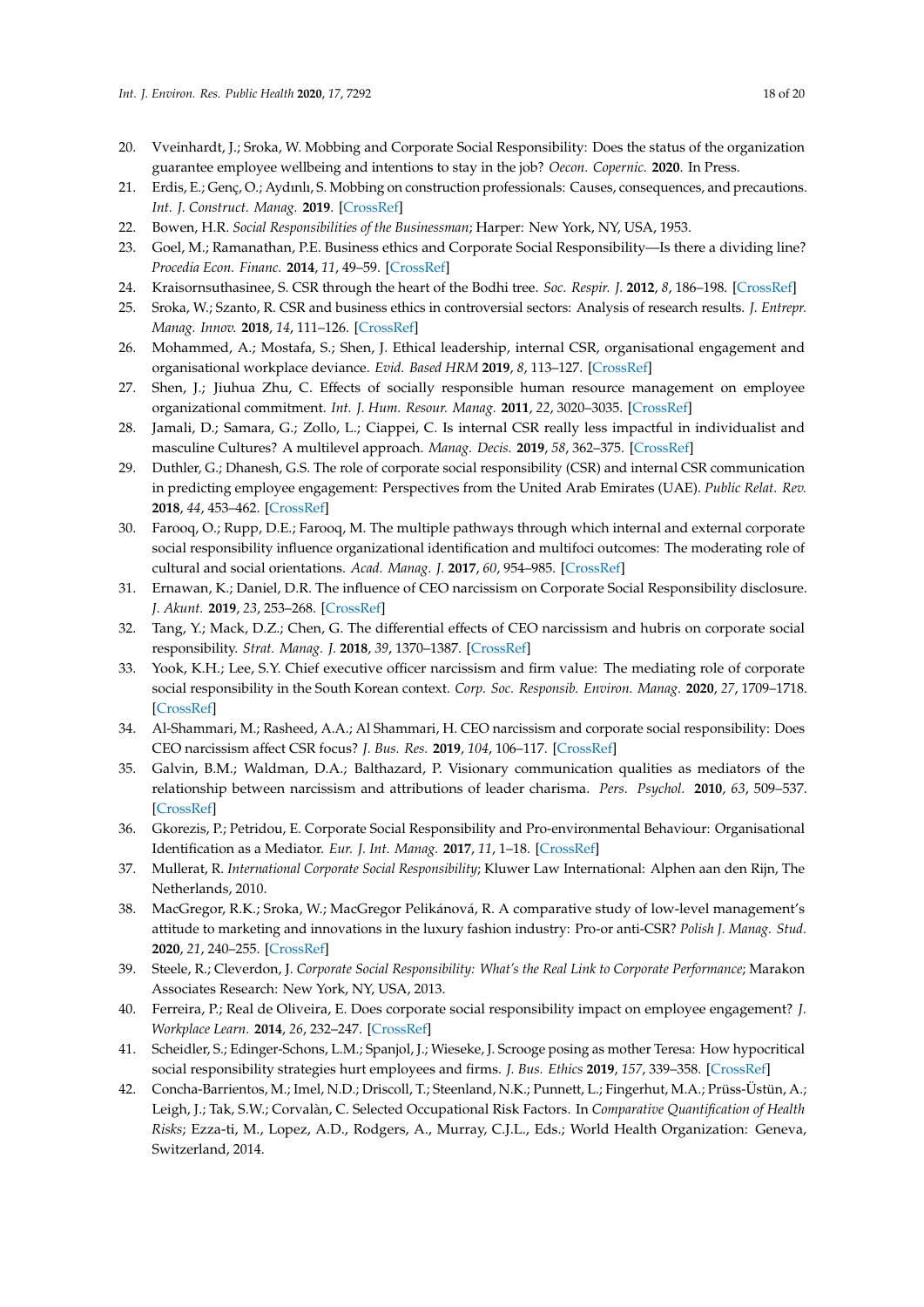- <span id="page-18-0"></span>43. Pheko, M.M. Autoethnography and cognitive adaptation: Two powerful buffers against the negative consequences of workplace bullying and academic mobbing. *Int. J. Qual. Stud. Health Well-Being* **2018**, *13*, 1459134. [\[CrossRef\]](http://dx.doi.org/10.1080/17482631.2018.1459134)
- <span id="page-18-1"></span>44. Soljan, I.; Josipovic-Jelic, Z.; Kis, A.J. Workplace Mobbing. *Arch. Ind. Hyg. Toxicol.* **2008**, *59*, 37–42. [\[CrossRef\]](http://dx.doi.org/10.2478/10004-1254-59-2008-1857)
- <span id="page-18-2"></span>45. Khan, M.A.; Gu, L.; Khan, M.A.; Oláh, J. Natural resources and financial development: The role of institutional quality. *J. Multinatl. Financ. Manag.* **2020**, *56*, 100641. [\[CrossRef\]](http://dx.doi.org/10.1016/j.mulfin.2020.100641)
- <span id="page-18-3"></span>46. Minárová, M.; Benčiková, D.; Malá, D.; Smutný, F. Mobbing in a workplace and its negative influence on building quality culture. In Proceedings of the SHS Web of Conferences, Globalization and its Socio–Economic Consequences, Rajecke Teplice, Slovak, 21–22 October 2020; Volume 74, p. 05014. [\[CrossRef\]](http://dx.doi.org/10.1051/shsconf/20207405014)
- <span id="page-18-4"></span>47. Vartia, M.A.L. Consequences of workplace bullying with respect to the well–being of its targets and the observers of bullying. *Scand. J. Work Environ. Health* **2001**, *27*, 63–69. [\[CrossRef\]](http://dx.doi.org/10.5271/sjweh.588) [\[PubMed\]](http://www.ncbi.nlm.nih.gov/pubmed/11266149)
- 48. Lutgen-Sandvik, P. The Communicative Cycle of Employee Emotional Abuse: Generation and Regeneration of Workplace Mistreatment. *Manag. Commun. Q.* **2003**, *16*, 471–501. [\[CrossRef\]](http://dx.doi.org/10.1177/0893318903251627)
- 49. Lutgen-Sandvik, P.; Tracy, S.J. Answering Five Key Questions About Workplace Bullying: How Communication Scholarship Provides Thought Leadership for Transforming Abuse at Work. *Manag. Commun. Q.* **2012**, *26*, 3–47. [\[CrossRef\]](http://dx.doi.org/10.1177/0893318911414400)
- <span id="page-18-5"></span>50. Ranki, C.; Vrbka, J.; Valaskova, K.; Olah, J. Objectifying women's bodies in the workplace: Gender-based misconduct, egregious sexual pressure, and misogynistic practices. *Contemp. Read. Law Soc. Justice* **2018**, *10*, 71–77.
- <span id="page-18-6"></span>51. Lee, E.M.; Park, S.; Lee, H. Employee perception of CSR activities: Its antecedents and consequences. *J. Bus. Res.* **2013**, *66*, 1716–1720. [\[CrossRef\]](http://dx.doi.org/10.1016/j.jbusres.2012.11.008)
- <span id="page-18-7"></span>52. Shallcross, L.; Ramsay, S.; Barker, M. A Proactive Response to the Mobbing Problem: A Guide for HR Managers. *N. Z. J. Hum. Resour. Manag.* **2010**, *10*, 27–37.
- <span id="page-18-8"></span>53. Civilidag, A. Hotel Employees' Mobbing, Burnout, Job Satisfaction and Perceived Organizational Support: A Research on Hospitality in Turkey. *Eur. Sci. J.* **2014**, *10*, 1–22.
- <span id="page-18-9"></span>54. Majerova, J. Analysis of Slovak consumer's perception of the green marketing activities. *Procedia Econ. Financ.* **2015**, *26*, 553–560. [\[CrossRef\]](http://dx.doi.org/10.1016/S2212-5671(15)00954-5)
- <span id="page-18-10"></span>55. Aylan, S.; Koç, H. Relationship Between Mobbing and Intention to Leave In Hotel Industry. *J. Tour. Gastron. Stud.* **2016**, *4*, 14–20. [\[CrossRef\]](http://dx.doi.org/10.21325/jotags.2016116912)
- <span id="page-18-11"></span>56. Hauge, L.J.; Skogstad, A.; Einarsen, S. The relative impact of workplace bullying as a social stressor at work. *Scand. J. Psychol.* **2010**, *51*, 426–433. [\[CrossRef\]](http://dx.doi.org/10.1111/j.1467-9450.2010.00813.x) [\[PubMed\]](http://www.ncbi.nlm.nih.gov/pubmed/20338011)
- <span id="page-18-12"></span>57. Niedhammer, I.; David, S.; Degioanni, S.; Drummond, A.; Philip, P.Workplace bullying and sleep disturbances: Findingsfrom a large scale cross-sectional survey in the French working population. *Sleep* **2009**, *32*, 1211–1219. [\[CrossRef\]](http://dx.doi.org/10.1093/sleep/32.9.1211) [\[PubMed\]](http://www.ncbi.nlm.nih.gov/pubmed/19750926)
- <span id="page-18-13"></span>58. Pelit, E.; Pelit, N. The Effects of Mobbing on Organizational Cynicism: A Study on Hotels in Turkey. *Int. J. Hum. Resour. Stud.* **2014**, *4*, 34–56. [\[CrossRef\]](http://dx.doi.org/10.5296/ijhrs.v4i1.4996)
- <span id="page-18-14"></span>59. Nafei, W.A.; Kaifi, B.A. The impact of organizational cynicism on organizational commitment: An applied study on teaching hospitals in Egypt. *Eur. J. Bus. Manag.* **2013**, *5*, 131–147.
- <span id="page-18-15"></span>60. Sosko, G.B.; Buntak, K.; Grgurevic, D. Correlation between Exposure to Workplace Mobbing in Croatia and Work Productivity and Job Preocuppation. 2019, pp. 179–193. Available online: https://[www.esd-](https://www.esd-conference.com/upload/book_of_proceedings/Book_of_Proceedings_esdBelgrade2019_Online.pdf)conference.com/upload/book\_of\_proceedings/[Book\\_of\\_Proceedings\\_esdBelgrade2019\\_Online.pdf](https://www.esd-conference.com/upload/book_of_proceedings/Book_of_Proceedings_esdBelgrade2019_Online.pdf) (accessed on 6 October 2020).
- <span id="page-18-16"></span>61. Grant, A.M.; Parker, S.K. Redesigning Work Design Theories: The Rise of Relational and Proactive Perspectives. *Acad. Manag. Ann.* **2017**, *3*, 317–375. [\[CrossRef\]](http://dx.doi.org/10.5465/19416520903047327)
- <span id="page-18-17"></span>62. Chwistecka-Dudek, H. Corporate Social Responsibility: Supporters vs. opponents of the concept. *Forum Sci. Oecon.* **2016**, *4*, 171–179.
- <span id="page-18-18"></span>63. Lee, Y. Toward a communality with employees: The role of CSR types and internal reputation. *Corp. Reput. Rev.* **2020**, *23*, 13–23. [\[CrossRef\]](http://dx.doi.org/10.1057/s41299-019-00069-x)
- <span id="page-18-19"></span>64. Garavan, T.N.; Heraty, N.; Rock, A.; Dalton, E. Conceptualizing the behavioral barriers to CSR and CS in organizations: A typology of HRD interventions. *Adv. Dev. Hum. Res.* **2010**, *12*, 587–613. [\[CrossRef\]](http://dx.doi.org/10.1177/1523422310394779)
- <span id="page-18-20"></span>65. Jackson, G.; Apostolakou, A. Corporate Social Responsibility in Western Europe: An Institutional Mirror or Substitute? *J. Bus. Ethics* **2010**, *94*, 371–394. [\[CrossRef\]](http://dx.doi.org/10.1007/s10551-009-0269-8)